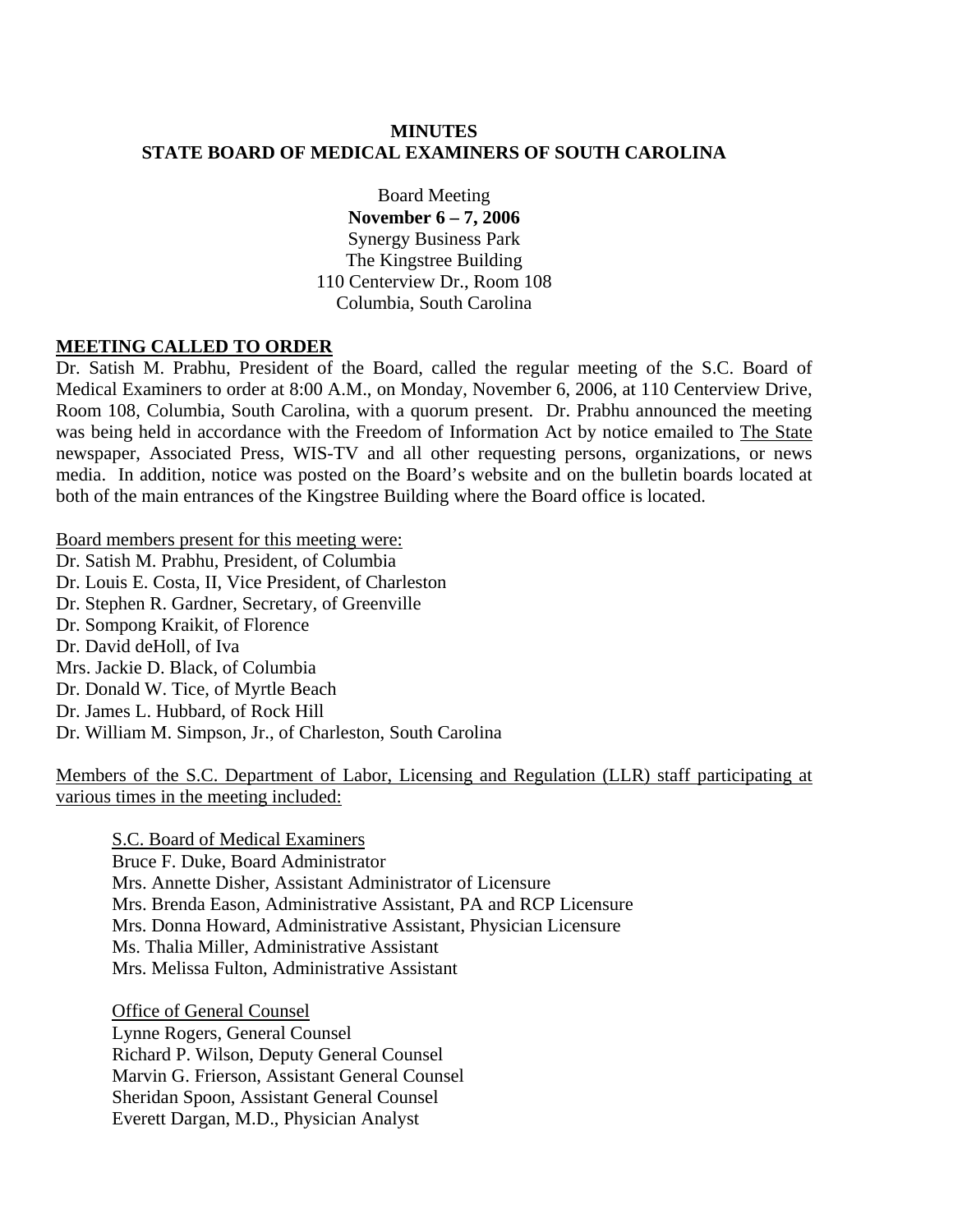Professional and Occupational Licensing (POL) Division Shirley Robinson, Hearing Counsel

Director's Office Mrs. Adrienne Youmans, Director

Office of Health and Medically Related Professions Mrs. Ruby McClain, Assistant Deputy Director

Office of Investigations and Enforcement Rion Alvey, Assistant Deputy Director Mrs. Karen Newton, Administrative Coordinator Mrs. Josie DeGennaro, Investigator Mr. Mark Kelly, Investigator Mrs. Cheryl McNair, Investigator Larry Atkins, Deputy Chief Kathy Prince, Deputy Chief

## **REVIEW/APPROVAL OF AGENDA**

An agenda for this meeting was reviewed and approved. Throughout the meeting, other changes to the agenda took place that included:

## **REVIEW/APPROVAL OF CONSENT AGENDA**

The Board reviewed the Consent Agenda and made the following decisions:

**Dr. Tice made a motion to approve the Consent Agenda. Dr. Gardner seconded the motion and it was unanimously passed. The Committee recommendations from the Respiratory Care Committee and the Acupuncture Advisory Committee that were approved are as follows:**

| <b>DISCUSSION TOPIC:</b> | <b>Recommendations from the PA Committee Meeting</b><br><b>September 29, 2006</b> |
|--------------------------|-----------------------------------------------------------------------------------|
| <b>FROM:</b>             | Harold Harvey, P.A., Chairperson<br><b>S.C. Physician Assistant Committee</b>     |

The Committee members present were as follows: Mr. Harold Harvey, of Hampton, Chairman; Dr. Philip Honig, Vice-Chair, Columbia; Mr. Arnold Metz, Secretary-Treasurer, Charleston; Ms. Lisa Sand, Columbia; Dr. Richard Rhodes, Charleston and Dr. Stephen Gardner, Greenville;

Absent from the meeting were: Dr. Robert Callis, Columbia, Mr. Graham Adams, Chapin and Ms. Beth Parris, Columbia.

## **AGENDA TOPIC: REVIEW OF SCOPE OF PRACTICE GUIDELINES**

The Committee reviewed the Scope of Practice Guidelines for the following PAs: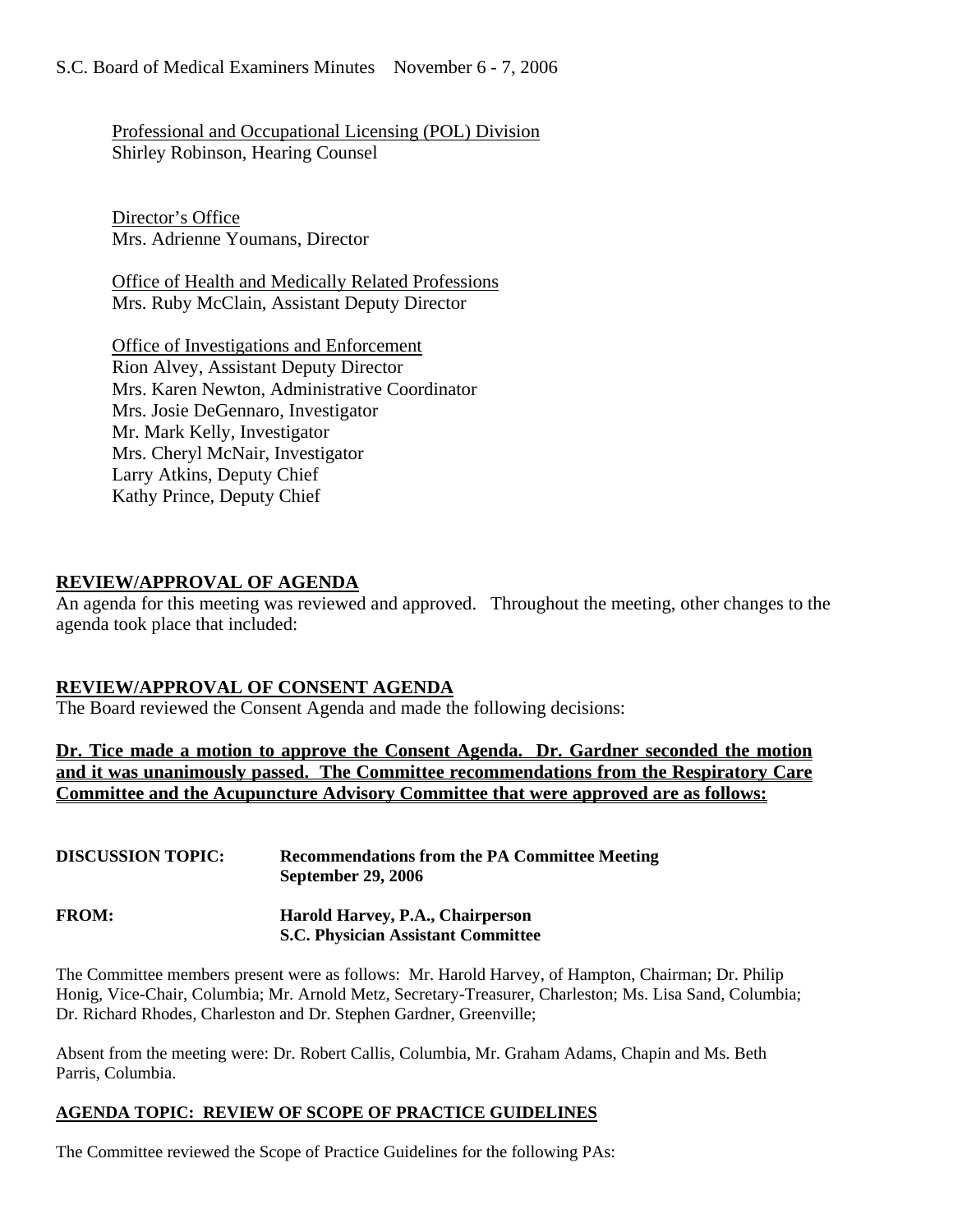### S.C. Board of Medical Examiners Minutes November 6 - 7, 2006

- 1. Acree, Scott 2. Almond, Amanda 3. Barnette, Gloria 4. Brady, George 5. Chavis, Robert 6. Chavis, Robert 7. Edwards, Nyala 8. Haselden, Lisa 9. Holston, Sonya 10. Hutson, Cynthia 11. Jones-Guion, Jeannine 12. Kutch, Phylis 13. Lake, Jonathan 14. Malone, Theresa 15. Nihiser, Jennifer
- 16. Patel, Sital 17. Pixton, Erin 18. Rade, Rose Ann 19. Rogers, April 20. Rice, Melissa 21. Rigney, William 22. Rumsey, Timothy 23. Terry, Kim 24. Walsh, Kerian 25. Watson, Blythe 26. Williams, Jesse 27. Williams, Lynn

After careful review and discussion, Dr. Honig made a motion to approve the twenty-seven (27) Scope of Practice Guidelines as recorded above. Mr. Metz seconded the motion. The motion passed.

The following Scope of Practice Guidelines were approved pending additional information and/or clarification:

1) Dr. Gardner discussed Jonathan Lake's Scope of Practice. Mr. Lake is currently practicing in an NS practice. Dr. Gardner recommended approval with exceptions.

#### **AGENDA TOPIC: CONFIMATION OF OJT, REQUEST FOR OJT AND ADDITIONAL TASKS**

**1)** Karen Brinson, P.A. **and her supervising physician, Dr.Ronnie Dennis (OBGYN) in Sumter, SC.**

**The Committee reviewed a request from Dr. Dennis for the additional task to allow Ms. Brinson to perform Colposcopy. Ms. Brinson provided the Committee with a copy of a Certificate of Attendance for participation in the continuing medical education for Colposcopy.** 

**Dr. Gardner moved to approve this request with at least 10 documented procedures. Ms. Brinson must show proof of assisting, observing and performing 10 procedures before approval. Otherwise Ms. Brinson must do OJT for this procedure. Ms. Sand seconded the motion. The motion passed.**

2) **Bradley Elrod, PA** and her supervising physician, Dr. Jay Gaucher (Cardiovascular) in Greenville, SC.

**The Committee reviewed the confirmation for OJT of Stress Testing. Mr. Elrod provided copies of logs of each patient, including patient's names, date, and type of test. Also provided were copies of the Exercise procedures, Dobutamine procedures, Adenosine procedures and Emergency plan.**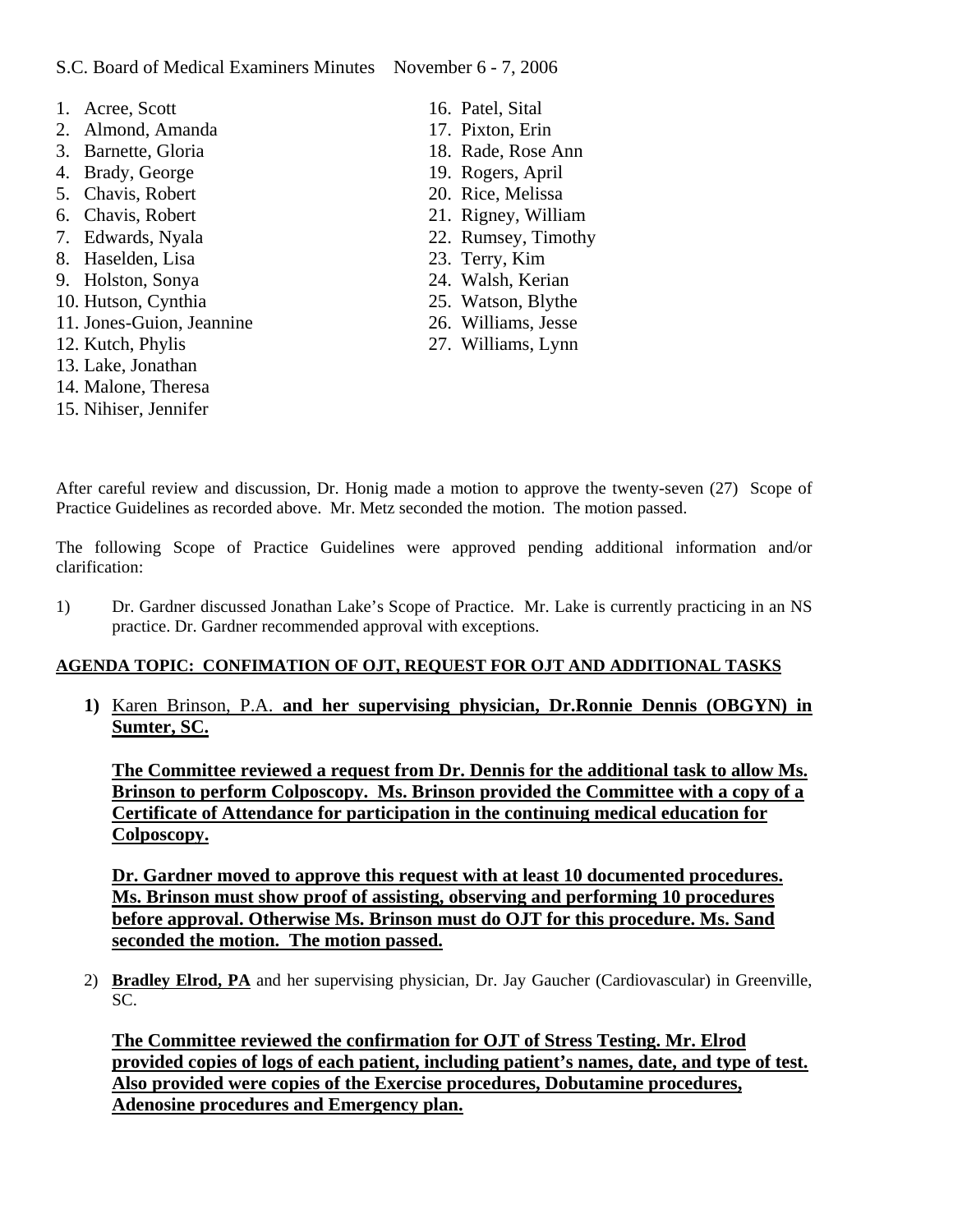**After discussion, Dr. Gardner moved to approved Mr. Elrod for OJT to perform cardiac stress testing with documentation of five (5), observe five (5) and perform five (5) procedures under the supervision of Dr. Gaucher, with at least 2 of the 5 must be pharmacology assisted stress testing. Mr. Metz seconded the motion. The motion passed.**

### **AGENDA TOPIC: REQUEST FOR OFF-SITE**

The following application was withdrawn for off-site practice:

**Fritz F. Frye, P.A.** and his supervising physician, Dr. James Vest (FP) of Surfside Beach, SC

Mr. Frye notified the Board that the practice had decided not to place him in the off-site location, therefore approval was not necessary.

No action was taken.

### **NOMINEES FOR COMMITTEE SEATS**

The terms of the following members will terminate on January 1, 2007:

Dr. Robert Callis-- Eligible for re-appointment (4 years) Dr. Philip Honig-- Eligible for re-appointment (4 years) Arnie Metz, PA—Term expires 1/1/2007 Beth Parris – Term expires 1/1/2007 Harold Harvey, PA—Eligible for re-appointment (4 years) (Mr. Harvey has advised that he will serve another 4 year term)

The following individuals have submitted letters of interest and curriculum vitae for consideration on the Committee: Keith Stewart, PA (Marion, SC) Reamber Bushardt, PA, (Charleston, SC) Dr. William Hueston (FP- Laurens, SC)

#### **Ms. Jones made a recommendation to nominate the following individuals to the Physician Assistant Committee: Dr. William Hueston**

Reamer Bushardt, PA

## **These nominees will be recommended to the full Board at the November 2006 meeting. The new member's four-year term will begin January 1, 2007.**

**Dr. Tice made a motion to approve the nominees. Dr. Gardner seconded the motion and it was unanimously passed. Motion carries.**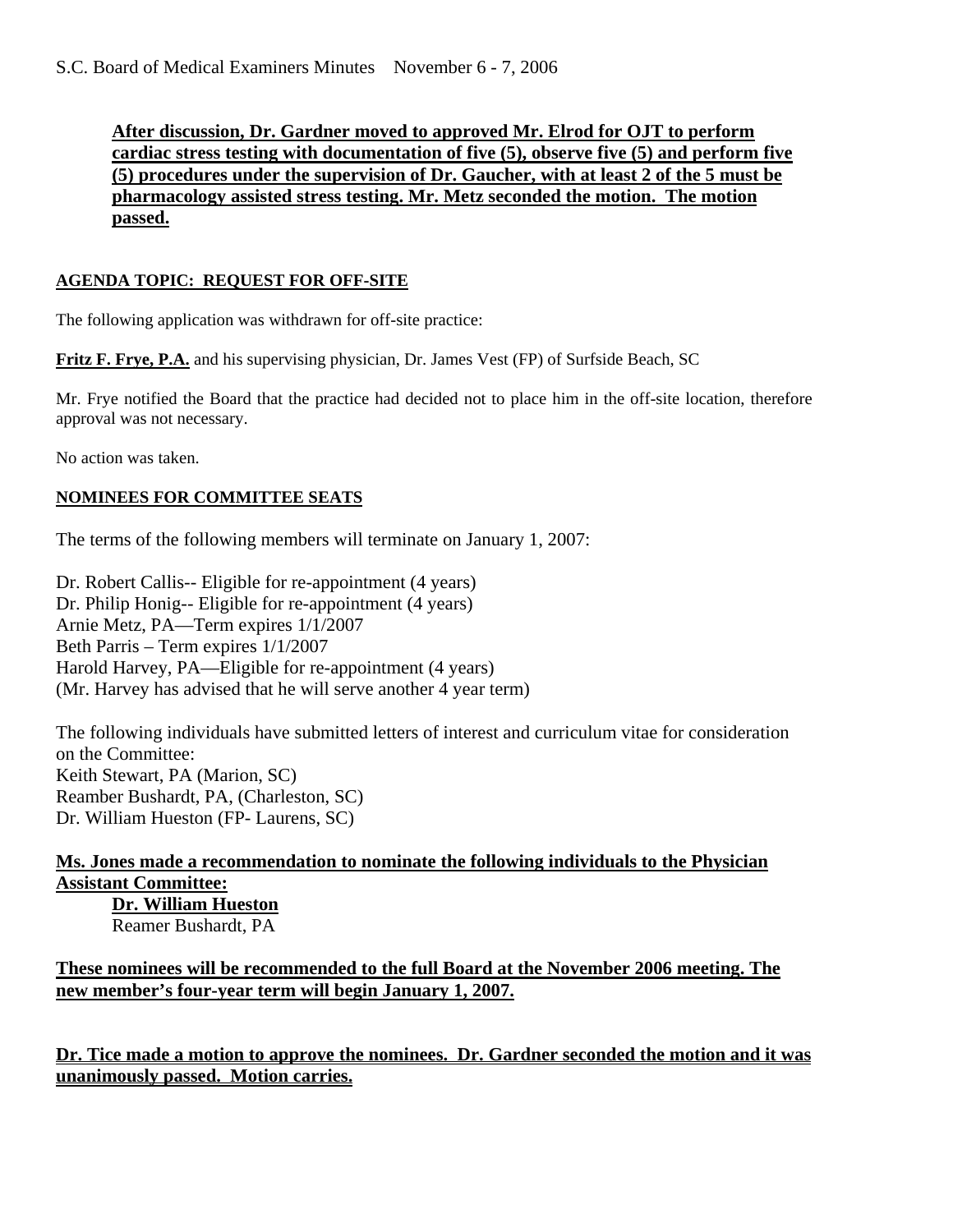#### **MEETING DATES FOR 2007**

The following dates were set for 2007:

January 5, 2007 (Room 202) April 6, 2007 (Room 202) July 6, 2007 (Room 202) September 28, 2007 (Room 202)

#### **NEXT COMMITTEE MEETING DATE**

The next Physician Assistant Committee meeting is scheduled for Friday, January 5, 2007 at 2:00 P.M.

| <b>DISCUSSION TOPIC:</b> | Recommendations from the Respiratory Care Committee Meeting,<br><b>October 13, 2006</b> |
|--------------------------|-----------------------------------------------------------------------------------------|
| <b>FROM:</b>             | Paul Treffeisen, RCP, Chairman<br><b>SC Respiratory Care Committee</b>                  |

**Members in attendance: Mr. Paul Treffeisen, RCP, Anderson; Ms. Connie R. Jones, RCP, Elgin; Mr. Ben F. Rogers, Easley; Dr. Kristin Highland, Mt. Pleasant; Dr. Wayne Hollinger, Greenville; Mr. John A. Evans, RCP, Florence; Vicki Evans, RCP, Charleston and Dr. James Barker, Columbia.** 

### **AGENDA TOPIC: APPLICANT APPEARING FOR LICENSURE**

Thomas Bridges, RCP —Mr. Bridges appeared before the Committee to discuss his "yes" answer on the application to: "Have you ever been arrested, indicted, or convicted, pled guilty, or nolo contendere for violation of any federal, state or local law (other than a minor traffic violation)?

Mr. Bridges was arrested in 1996 of Forgery in South Carolina and was convicted of Forgery and Theft by Taking in the state of Georgia. These incidents took place prior to Mr. Bridges enrolling in respiratory care.

After review and discussion, Dr. Barker moved to recommend permanent licensure to Mr. Bridges with a Private Agreement to include documentation of completion of the program he attended in Greenwood, SC, quarterly reports from his supervisor and a letter of recommendation from his counselor. Ms. Jones seconded the motion. The motion passed unanimously.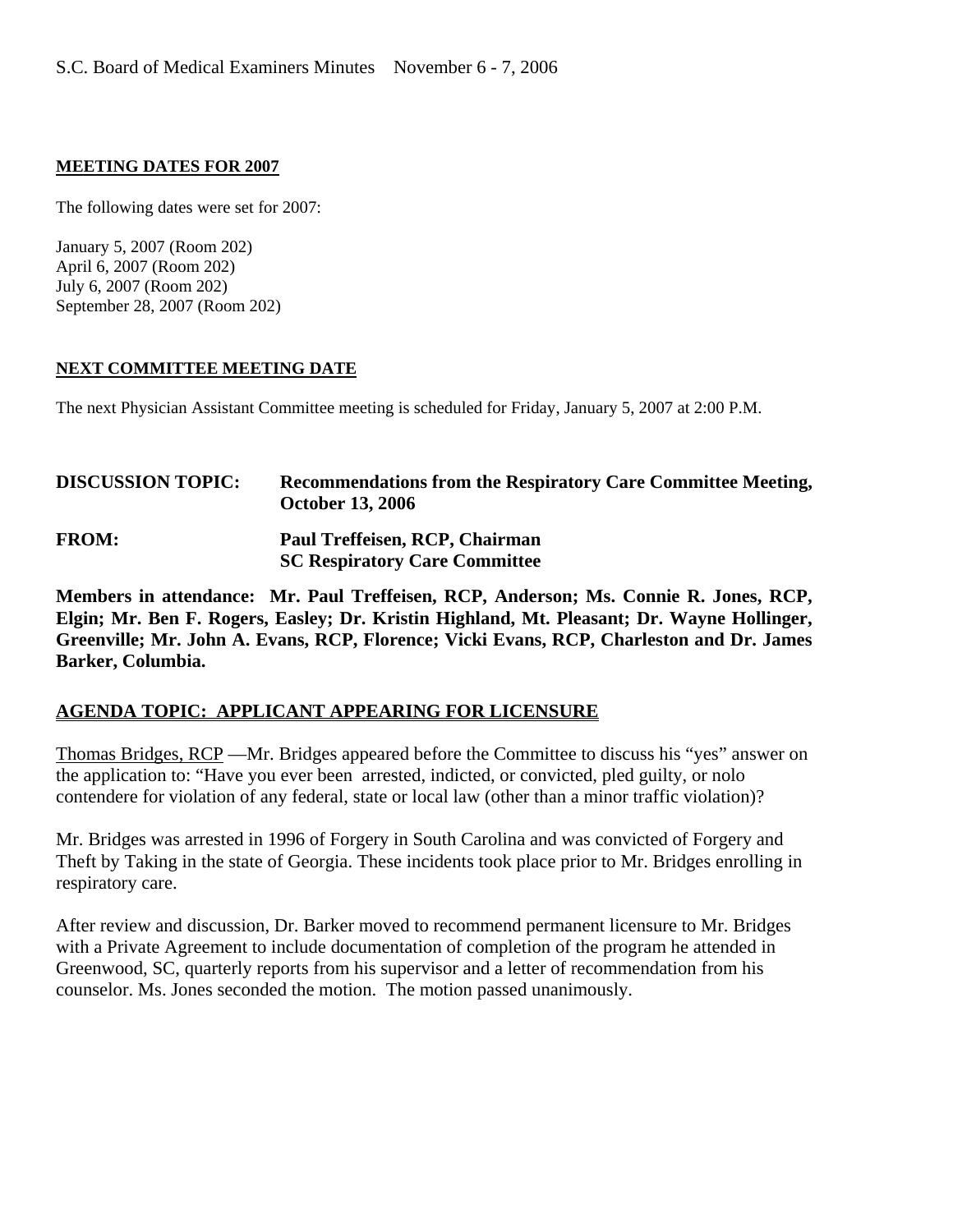#### AGENDA TOPIC: APPLICANTS FOR PERMANENT LICENSURE

- 1. Ayers, Cheryl
- 2. Barlow, Jayme
- 3. Bishop, Samantha
- 4. Bretton, Charlotte
- 5. Brown, Timothy
- 6. Carr, Anita
- 7. Chestnut, Bryan
- 8. Cook, Angela
- 9. \*Donoho, Patricia
- 10. Dove, Shannon
- 11. Flanagan, Tina
- 12. Fogle, Janice
- 13. Fort, Kerri
- 14. Gemmell, Dan
- 15. Ginesi, Kieran
- 16. Goldie, Jennifer
- 17. Grosinsky, Jamie
- 18. Iferika, Bayo
- 19. Lancaster, Laura
- 20. Lawrence, James
- 21. \*Lee, Joseph
- 22. Martin, Charles
- 23. Mixson, Miranda
- 24. Murray, Sandra
- 25. Mynhier, David
- 26. Piccioni, Stephen
- 27. Rossiter, Barbara
- 28. \*Sharpe, Kate
- 29. \*Shingler, Jessica
- 30. Shirley, Charlotte
- 31. Simon, Shonda
- 32. Spells, Cheryllyn
- 33. Sudderth, Gail
- 34. Tilson, Angela
- 35. Trantham, Sean
- 36. Tyler, Alana
- 37. Waszkiewicz, Maureen
- 38. Weekley, Janice
- 39. Wheeler, Trina
- 40. Wick, Susan
- 41. Yuhas, Kimberly
- 42. Bruton, Jamel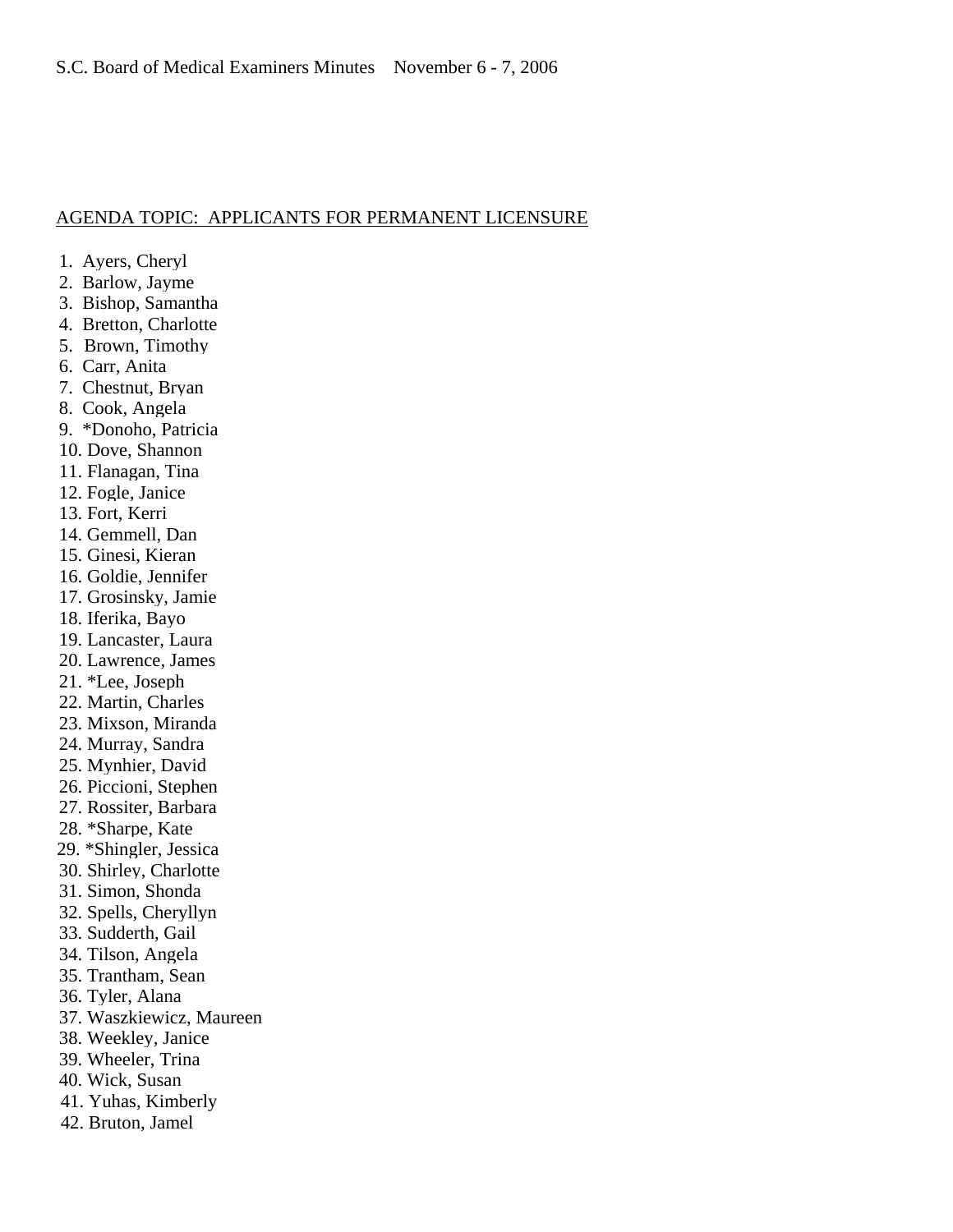The Committee reviewed the following four (4) individuals had "yes" answers on their application:

a. **Ms. Patricia Donoho, RCP** – Ms. Donoho answered "yes" on her application "Have you ever been involuntarily discharged from employment?" Ms. Donoho advised that she was terminated for

violation of an internal policy that was non-respiratory care related.

After review and discussion, Ms. Jones moved to recommend permanent licensure to Ms. Donoho. Dr. Highland seconded the motion. The motion passed unanimously.

b. **Mr. Joseph Lee, RCP -** Mr. Johnson answered yes" on his application to "Have you ever been arrested, indicted, or convicted, pled guilty, or nolo contendere for violation of any federal, state or local law (other than a minor traffic violation)? Mr. Lee was arrested in 2001 and charged with possession of alcohol by a minor. Mr. Lee paid a bond and did not contest the charge. Mr. Lee was arrested in 2004 for DUI, reckless driving, open container and failure to maintain lane. The state dismissed the DUI but charged Mr. Lee with the other charges.

After review and discussion, Mr. Evans moved to recommend permanent licensure to Mr. Lee. Dr. Highland seconded the motion. The motion passed unanimously.

c. **Ms. Kate Sharpe, RCP--** Ms. Sharpe answered yes" on her application to "Currently or within the last 10 years, have you been treated for any physical, mental or emotional condition that might interfere with your ability to competently and safely perform the essential functions of practice as a RCP"? and "Has your ability to practice as a RCP ever been impaired by any physician or mental illness or by the use of alcohol or drugs?" Ms. Sharpe has a form of illness called Pseudo-Tumor cerebri. This requires Ms. Sharpe to have a ventricular peritoneal shunt. The shunt malfunctioned and resulted in bacterial spinal meningitis. She was unable to work from 12/2005 to 7/2006. Her doctor released her back to work in July 2006

After review and discussion, Dr. Highland moved to recommend permanent licensure to Ms. Sharpe. Dr. Hollinger seconded the motion. The motion passed unanimously

**d. Ms. Jessica Shingler, RCP –** Ms. Shingler answered yes" on her application to "Have you ever been arrested, indicted, convicted, pled guilty, or pled nolo contendere for violation of any federal, state or local law". Ms. Shingler advised that she was arrested for shoplifting in 1999. Records of the Sheriff's department indicate that Ms. Shingler paid a fine and there were no other charges. After review and discussion, Ms. Evans moved to recommend permanent licensure to Ms. Shingler. Ms. Jones seconded the motion. The motion passed unanimously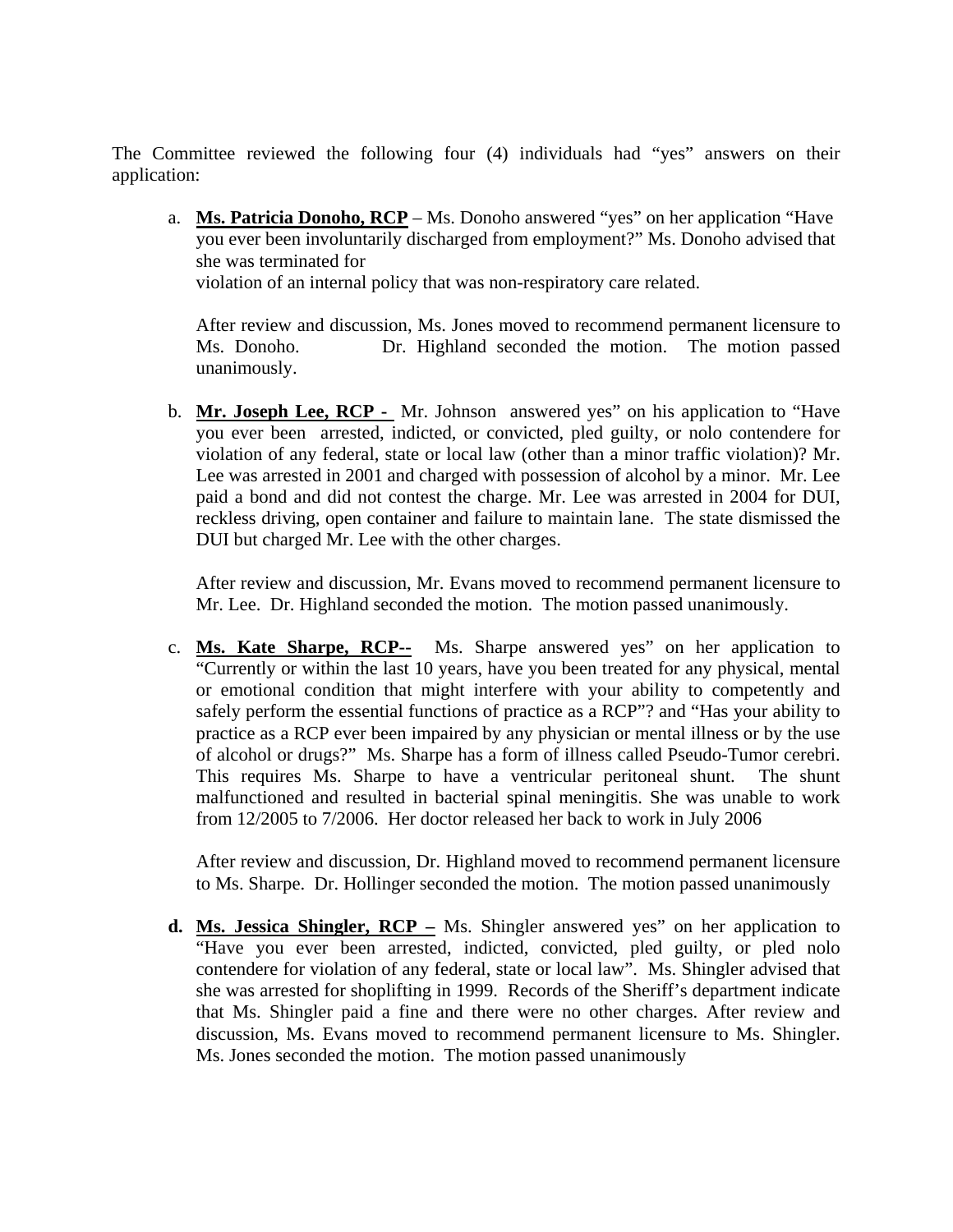### **AGENDA TOPIC: DISCUSSION & CLARIFICATION REGARDING THE SUPERVISION REQUIREMENTS FOR EXEMPTED TRAINEES**

\_\_\_\_\_\_\_\_\_\_\_\_\_\_\_\_\_\_\_\_\_\_\_\_\_\_\_\_\_\_\_\_\_\_\_\_\_\_\_\_\_\_\_\_\_\_\_\_\_\_\_\_\_\_\_\_\_\_\_\_\_\_\_\_\_\_\_\_\_\_\_\_\_

The committee received a letter from Dr. Thomas D. Kaelin, Jr., who appeared before the committee to discuss issues regarding supervision for exempted trainees. The first question from Dr. Kaelin was, "can un-exempted PSG trainee perform CPAP titrations under the supervision of exempted technicians?". The committee answered yes to the first question. The second question Dr. Kaelin asked was "can un-exempted PSG trainee perform diagnostic studies under the supervision of exempted technicians?" In answer to the second question the committee replied that the diagnostic studies must be performed under the direct supervision of and RCP or RPSGT.

## **AGENDA TOPIC: CONCERNS, QUESTIONS & RECOMMENDATIONS FROM CAROLINA SLEEP SOCIETY**

After a lengthy discussion the committee agreed that the Sleep Medicine Subcommittee assume responsibility for regulation of non-Respiratory Care Practitioners PAP providers who work in sleep labs.

### **AGENDA TOPIC: UPDATE FROM NBRC – CONTINUING COMPETENCY PROGRAM**

This discussion was deferred to the next Respiratory Care Committee Meeting.

## **AGENDA TOPIC: COMPLAINT PROCESS**

Mr. Duke discussed the complaint process with the Committee.

## **AGENDA TOPIC: NOMINEES FOR VACANT RCP COMMITTEE SEATS**

The following members' terms will expire on January 1, 2007: Dr. Kristen Highland, Mt. Pleasant Dr. Wayne Hollinger, Greenville Connie Jones, RCP, Elgin John Evans, RCP, Florence

The following individuals were recommended to serve on the S.C. Respiratory Care Committee: Dr. Michael Fuller, Greenville Dr. Antine Stenbit, Charleston Patricia Blakely, RCP, Elgin James Woody, RCP, Greenville Tracy Hancock, RCP, Florence

The four-year terms of these new members will become effective on January 1, 2007

**Dr. Tice made a motion to approve the nominees. Dr. Gardner seconded the motion and it was unanimously passed. Motion carries.**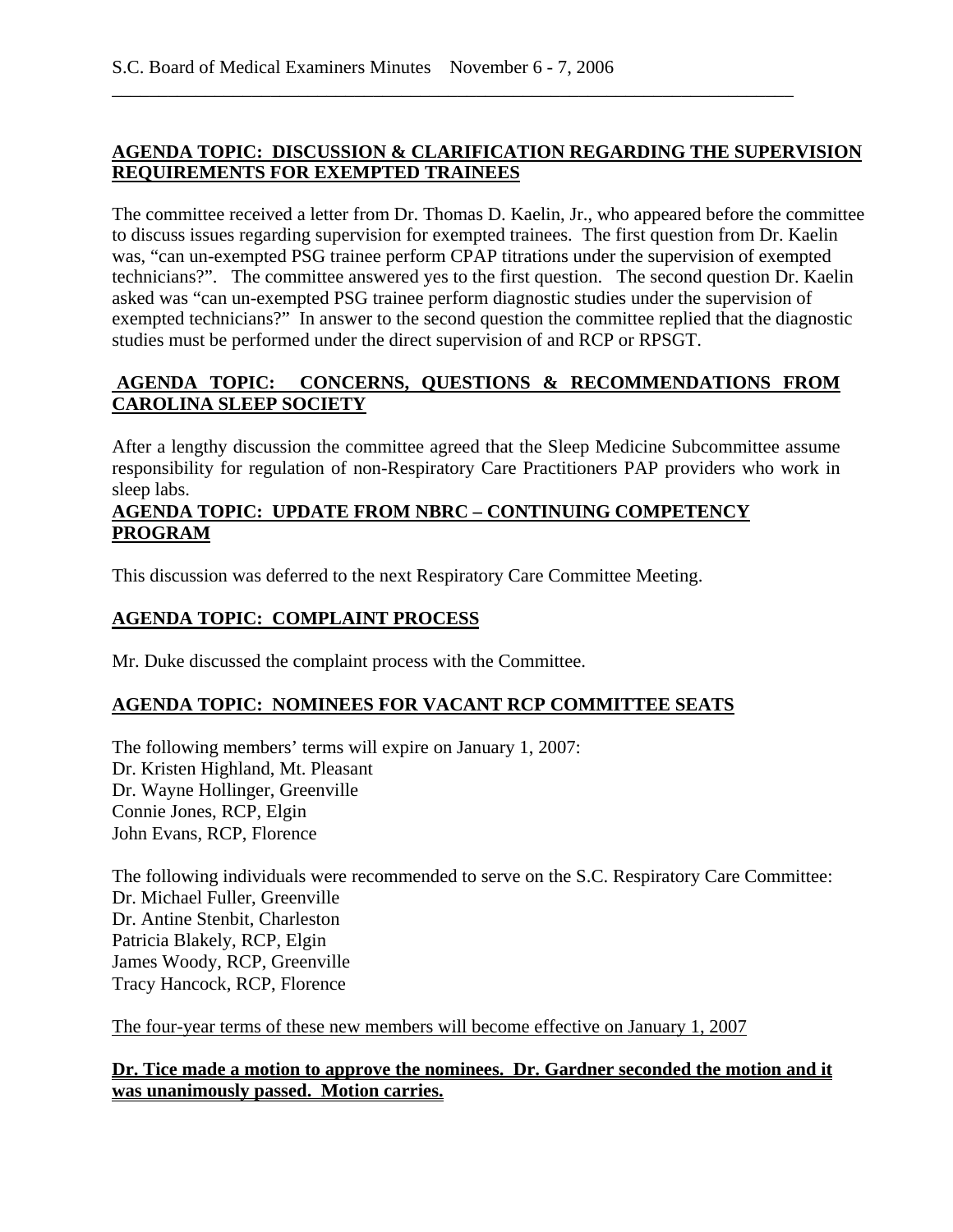#### **MEETING DATES FOR 2007**

January 12, 2007 April 13, 2007 July 13, 2007 September 21, 2007

| <b>DISCUSSION TOPIC:</b> | <b>Recommendations from the Acupuncture Committee Meeting</b><br><b>October 6, 2006</b>      |
|--------------------------|----------------------------------------------------------------------------------------------|
| <b>FROM:</b>             | Martin Herbkersman, Acupuncturist, Chairperson<br><b>S.C. Acupuncture Advisory Committee</b> |

\_\_\_\_\_\_\_\_\_\_\_\_\_\_\_\_\_\_\_\_\_\_\_\_\_\_\_\_\_\_\_\_\_\_\_\_\_\_\_\_\_\_\_\_\_\_\_\_\_\_\_\_\_\_\_\_\_\_\_\_\_\_\_\_\_\_\_\_\_\_\_\_\_

#### *Committee Members Present: Mr. Martin Herbkersman, Columbia; Mr. William Skelton, Columbia; and Ms. Gina Campano, Columbia.*

#### **AGENDA TOPIC: Committee Chairman's Report**

Mr. Herbkersman updated the committee on the status of the FAOMRA application. He stated that the committee has applied for membership and the \$1000.00 membership fee has been paid.

The chairman also gave a brief legislative update.

#### **AGENDA TOPIC: Financial Records**

Ms. Annette Disher distributed the attached memo summarizing the committee's financial statement. Mr. Skelton made a motion to approve the statement, which was seconded by Mr. Herbkersman. The statement was accepted.

#### **AGENDA TOPIC: Applicants for a Permanent License**

There were no applicants.

## C. AGENDA TOPIC: Ordering Lab Tests

After a brief discussion, Ordering Lab Tests was tabled until the next meeting.

## D. AGENDA TOPIC: Title Issuance Determination

The committee briefly discussed title issuance and will readdress the issue at a later date.

## E. AGENDA TOPIC: Committee Member Replacement

Mr. Herbkersman reminded the committee that Mr. Skelton's term on the committee is about to expire and it was decided that the committee would notify the appropriate parties of the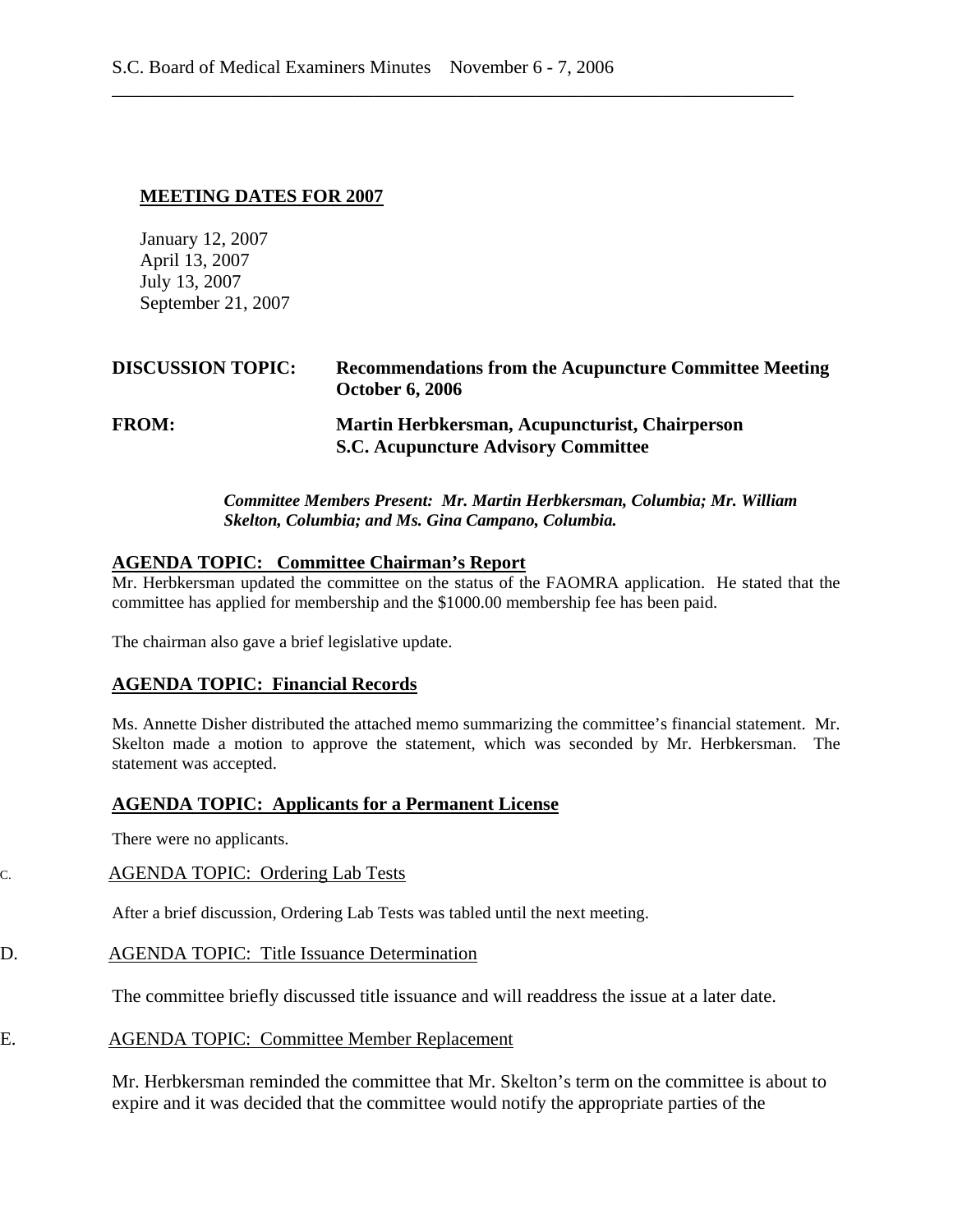upcoming vacancy. Mr. Rick Wilson added that Mr. Skelton is eligible for a four-year term and Mr. Skelton stated that he would be willing to serve.

\_\_\_\_\_\_\_\_\_\_\_\_\_\_\_\_\_\_\_\_\_\_\_\_\_\_\_\_\_\_\_\_\_\_\_\_\_\_\_\_\_\_\_\_\_\_\_\_\_\_\_\_\_\_\_\_\_\_\_\_\_\_\_\_\_\_\_\_\_\_\_\_\_

#### **Action Items for next meeting:**

1. Mr. Skelton made a motion to designate Mr. Herbkersman to represent the SC Acupuncture Advisory Committee at the meeting of FAOMRA in Phoenix on October 20, 2006 and report back to the committee. Ms. Campano seconded the motion which passed.

#### **NEXT MEETING DATE**

The next Acupuncture Committee meeting is scheduled for January 5, 2007.

### **Dr. Prabhu made a motion that was seconded by Dr. Gardner and unanimously passed to approve the minutes as amended.**

### **FINAL ORDER HEARINGS**

**A motion was made and passed for the Board to go into Executive Session to conduct Final Order Hearings.** Each hearing was held in Executive Session, and a transcript of each hearing, as well as the Board's Final Order, are on file at the Board Office. No votes were made or actions taken while the Board was in Executive Session. **A motion was made and passed to return to Public Session and the Board voted on the following sanctions after each Final Order Hearing:**

#### **2006-62**

**Dr. Gardner made a motion that the Respondent has violated the Medical Practice Act and he will remain in a probationary status until the Respondent satisfactory completes the New York state Order in it entire content. The motion was seconded by Dr. Tice and all Board members were in favor. The motion carries.**

- 1. The Respondent has violated Medical Practice Act
- 2. Probation until satisfactory completion of the New York State order in its entirety

### **2006-182**

### **Dr. Gardner made a motion that was seconded by Dr. Costa and unanimously passed to approve the following sanction:**

1. Indefinite suspension stayed immediately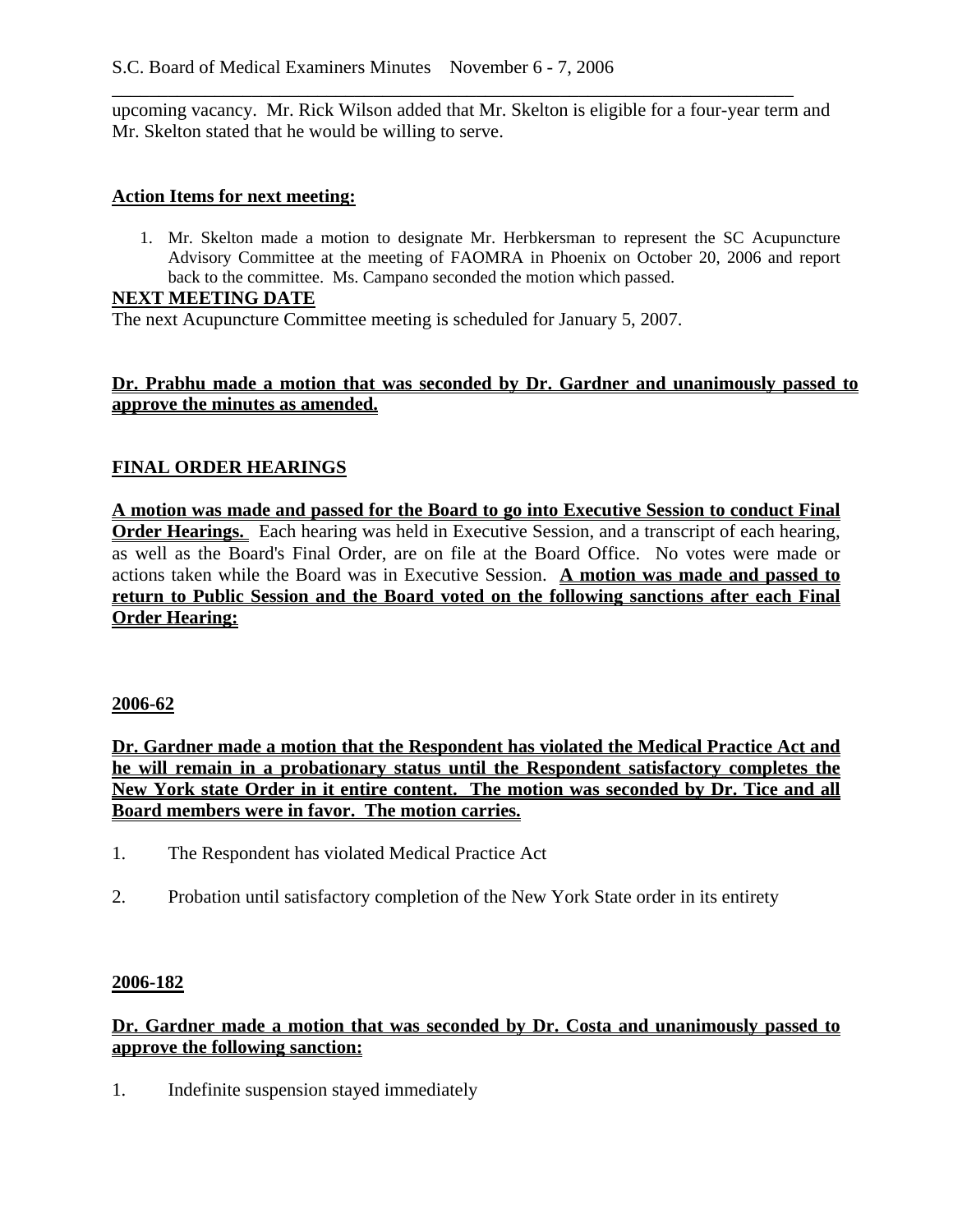- 2. Respondent must continue to be an active participant in RPP.
- 2. Respondent must pay a fine of \$500 and court costs of \$686 within one year

\_\_\_\_\_\_\_\_\_\_\_\_\_\_\_\_\_\_\_\_\_\_\_\_\_\_\_\_\_\_\_\_\_\_\_\_\_\_\_\_\_\_\_\_\_\_\_\_\_\_\_\_\_\_\_\_\_\_\_\_\_\_\_\_\_\_\_\_\_\_\_\_\_

#### **All Board members in favor and Motion carries.**

## **Discussion Topics (D) & (E) were carried over to the next Board meeting, February 5-7, 2007.**

## **Robert Dennis, P.A. of Evans Georgia FINAL ORDER HEARING 2006-191**

### **Dr. Gardner made a motion that was seconded by Dr. deHoll to approve the following sanction:**

- 1. Respondent has violated Medical Practice Act.
- 2. The Respondent will continue with the temporary suspension and submit himself for an evaluation at the Behavioral Modification Institute in Atlanta at his own expense. Following that evaluation he will reappear before the Board for an appropriate sanction.

### **All Board members were in favor except for Ms. Black and Dr. Hubbard. Motion carries.**

### **Joseph D. Ewens, M.D., of Summerville, South Carolina FINAL ORDER HEARING 2005-190**

### **Dr. Gardner made a motion that was seconded by Dr. deHoll and unanimously passed to approve the following sanction:**

- 1. Respondent has violated Medical Practice Act.
- 3. Public Reprimand
- 4. Respondent must pay assessment cost of \$282.50 within 30 days

#### **Motion carries.**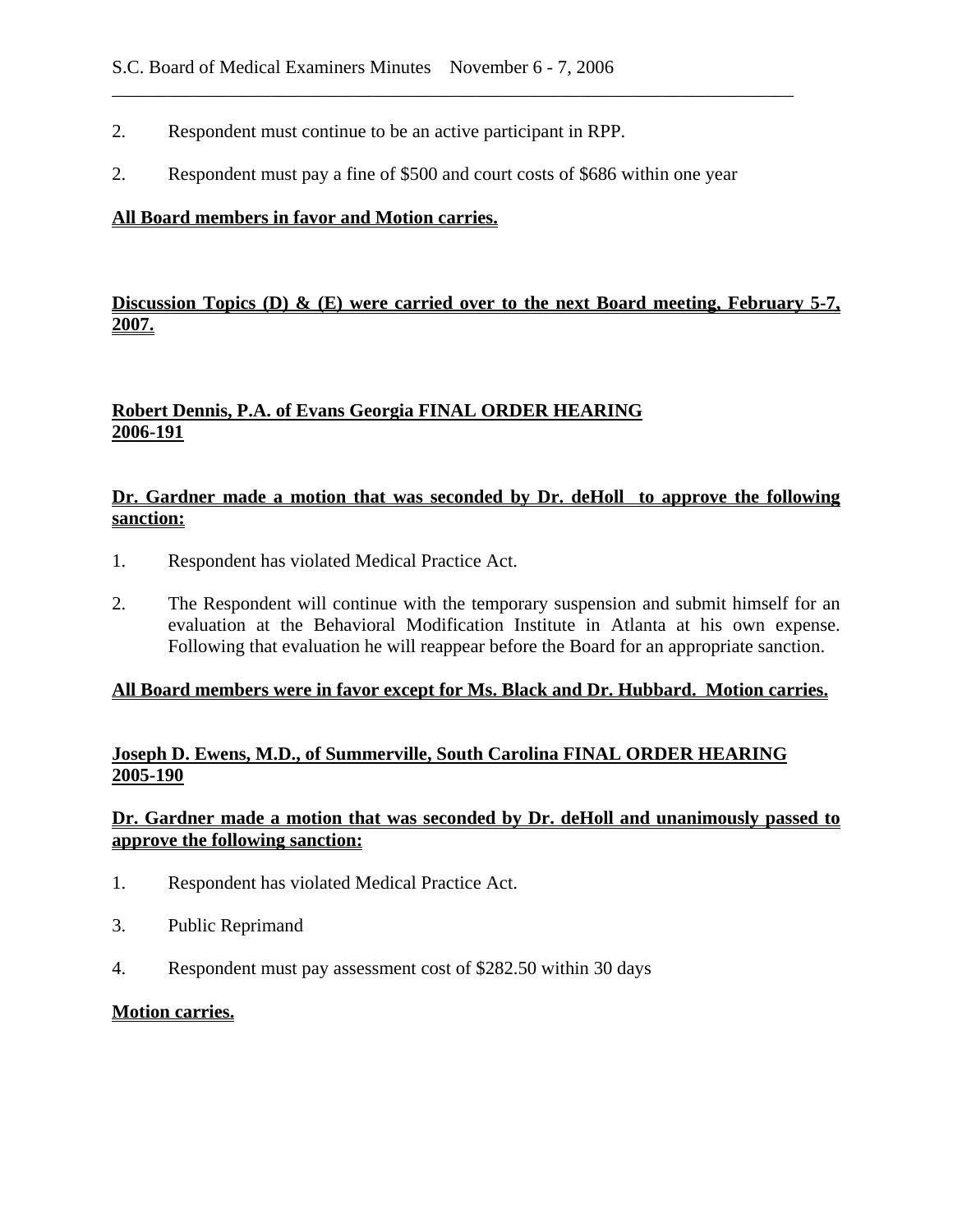## **Jyotsna K. Dhar, M.D. of Kennesaw, Georgia FINAL ORDER HEARING 2003-84**

## **Dr. Gardner made a motion that was seconded by Dr. deHoll to approve the following sanction:**

\_\_\_\_\_\_\_\_\_\_\_\_\_\_\_\_\_\_\_\_\_\_\_\_\_\_\_\_\_\_\_\_\_\_\_\_\_\_\_\_\_\_\_\_\_\_\_\_\_\_\_\_\_\_\_\_\_\_\_\_\_\_\_\_\_\_\_\_\_\_\_\_\_

- 1. Respondent is publicly reprimanded
- 2. Respondent must attend a prescription writing course within six months.
- 3. Respondent must complete and pass the SPEX exam within 90 days.
- 4. Respondent must pay court costs of \$257.50 within 30 days.

## **Michael K. Chandler, M.D., of Florence, South Carolina FINAL ORDER HEARING 2006-327**

### **Dr. Gardner made a motion that was seconded by Dr. deHoll and unanimously passed to approve the following sanction:**

- 1. Respondent has violated Medical Practice Act.
- 5. Suspension stayed with conditions to include continuing RPP for five years from today's date.
- 4. Respondent must pay assessment cost of \$122.50 within 90 days

### **Motion carries.**

### **Jimmy Dean Fowler, M.D. of Union, South Carolina FINAL ORDER HEARING 2005-208**

Due to illness in the family, Respondent was unable to attend. Carry over to February, 2007 Board meeting.

## **Discussion Topic (I): Medical Practice Act**

Rick Wilson presented to the Board the Medical Practice Act Housekeeping Bill Recommendations. They were as follows:

- 1. Section 40-47-30(A)(5)(c). Delete "readily and insert in its place "immediately."
- 2. Section  $40-47-30(A)(10)$ . Add a new paragraph (10) to read as follows: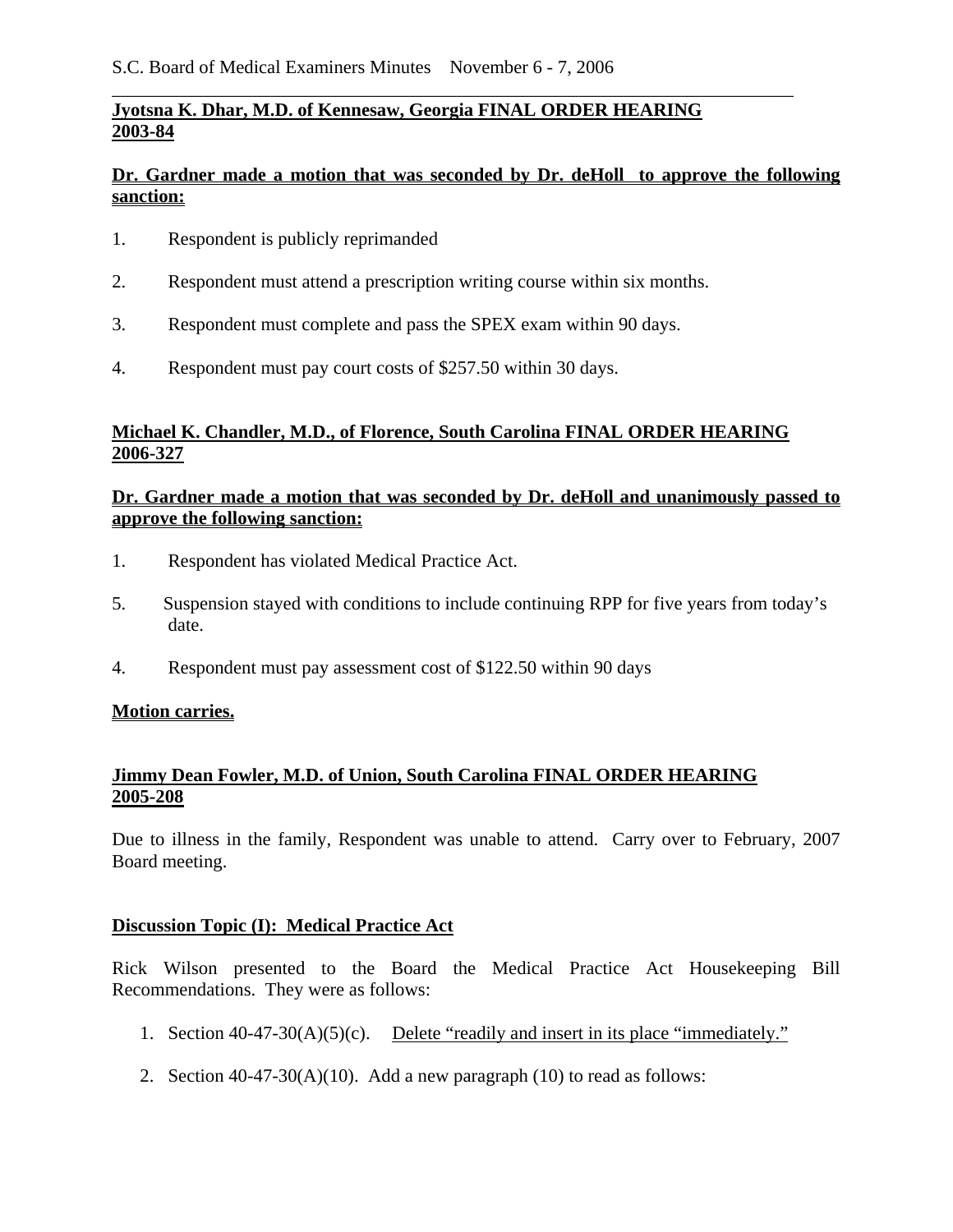(A) A person may not practice medicine in this State unless the person is twentyone years of age and has been authorized to do so pursuant to the provisions of this article. Nothing in this article may be construed to:

> (10) prohibit a physician from practicing in actual consultation with a physician licensed in this state concerning the care or treatment of a patient in this state.

3. Section 40-47-32(B)(2)(a)(ii). Amend paragraph (ii) to read as follows:

\_\_\_\_\_\_\_\_\_\_\_\_\_\_\_\_\_\_\_\_\_\_\_\_\_\_\_\_\_\_\_\_\_\_\_\_\_\_\_\_\_\_\_\_\_\_\_\_\_\_\_\_\_\_\_\_\_\_\_\_\_\_\_\_\_\_\_\_\_\_\_\_\_

(ii) document a minimum of three years of progressive postgraduate medical residency training in the United States approved by the Accreditation Council for Graduate Medical Education (ACGME), American Osteopathic Association (AOA), or postgraduate training in Canada approved the Royal college of Physicians and Surgeons, except that if an applicant has been licensed in another state for ten five years or more without significant disciplinary action, the applicant is need only required to document one year of postgraduate residency training approved by the board; or …

### **Discussion Topic (H): Expert Medical Witness**

Bruce Duke and Rick Wilson presented to the Board the recent Supreme Court ruling that negates the Board's ability to issue expert witness licenses in accordance with the revised Medical Practice Act.

**Discussion Topic (F): Request from Physician Assistant Advisory Committee regarding interviews of Physician Assistant and their Supervising Physician.** 

**Motion before the Board by Dr. Hubbard to require Supervising Physicians to accompany Physician Assistants to their interview, seconded by Dr. deHoll. All in favor. Motion carries.** 

### **Discussion Topic J: Appointment of individuals to review PA's scope of practice guidelines**

Bruce Duke and Rick Wilson presented to the Board the process for issuing temporary licenses (90 day) to Physician Assistants pending personal interview for permanent license. The Board discussed and decided to:

- 1. Allow Past PA Committee members to review scope of practice guidelines.
- 2. Allow only Physician members of the current PA Committee to do interviews.

### **Motion to accept the above was made by Dr. Gardner and seconded by Dr. Simpson. All in favor. Motion carries**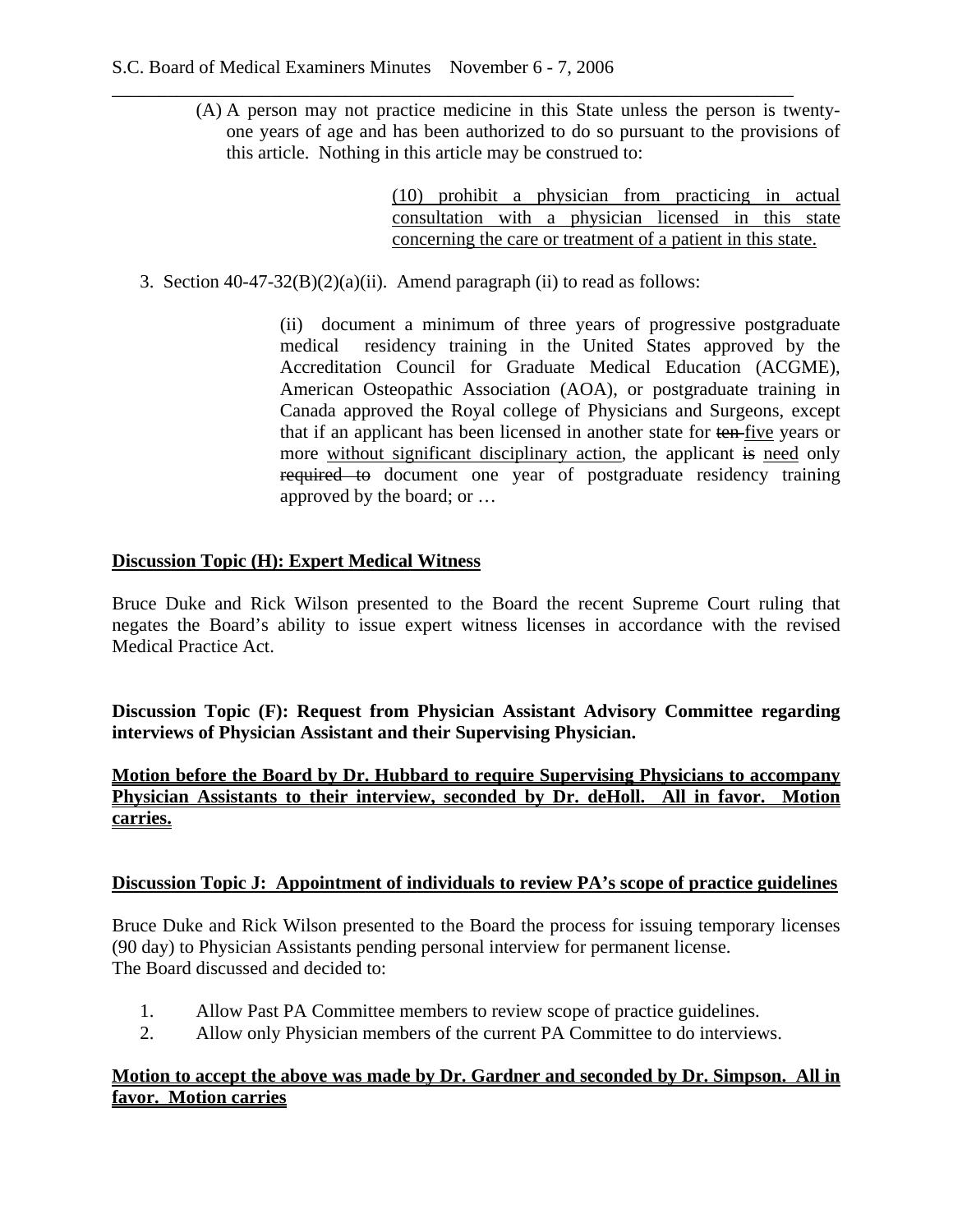### **RECESS AND RECONVENE**

The Board recessed at 5:00 P.M. and reconvened Tuesday, November 7, 2006 at 8:00 A.M. with a quorum present.

\_\_\_\_\_\_\_\_\_\_\_\_\_\_\_\_\_\_\_\_\_\_\_\_\_\_\_\_\_\_\_\_\_\_\_\_\_\_\_\_\_\_\_\_\_\_\_\_\_\_\_\_\_\_\_\_\_\_\_\_\_\_\_\_\_\_\_\_\_\_\_\_\_

#### **Discussion Topic (K) Election of Board Officers:**

Bruce Duke advised the Board that new Board Officers need to be elected. After discussion by the Board members, it was unanimously agreed that the Officer seats' would

be rotated among the existing Officers. Dr. Costa became President, Dr. Gardner Vice-President and Dr. Prabhu Secretary.

#### **2003-312**

### **Dr. Gardner made a motion that was seconded by Ms. Black to approve the following sanction:**

1. Private reprimand.

### **All Board members were in favor except for Dr. Gardner, Dr. Kraikit and Dr. Costa. Motion carries.**

### **Discussion Topic (G): Medical Board Website.**

Bruce Duke presented materials on Public Citizen's 2006 Report on Doctor Disciplinary information on State Board websites.

#### **GENERAL COUNSEL REPORTS**

Lynne Rogers, LLR's General Counsel gave the Board an overview of how the Office of Investigations and Enforcement was formed and the problems discovered regarding the backlog of Medical Board cases.

**A motion was made and passed for the Board to go into Executive Session to review the General Counsel reports. No votes were made or actions taken while the Board was in Executive Session.** 

**A motion was made and passed for the Board to return to Public Session.**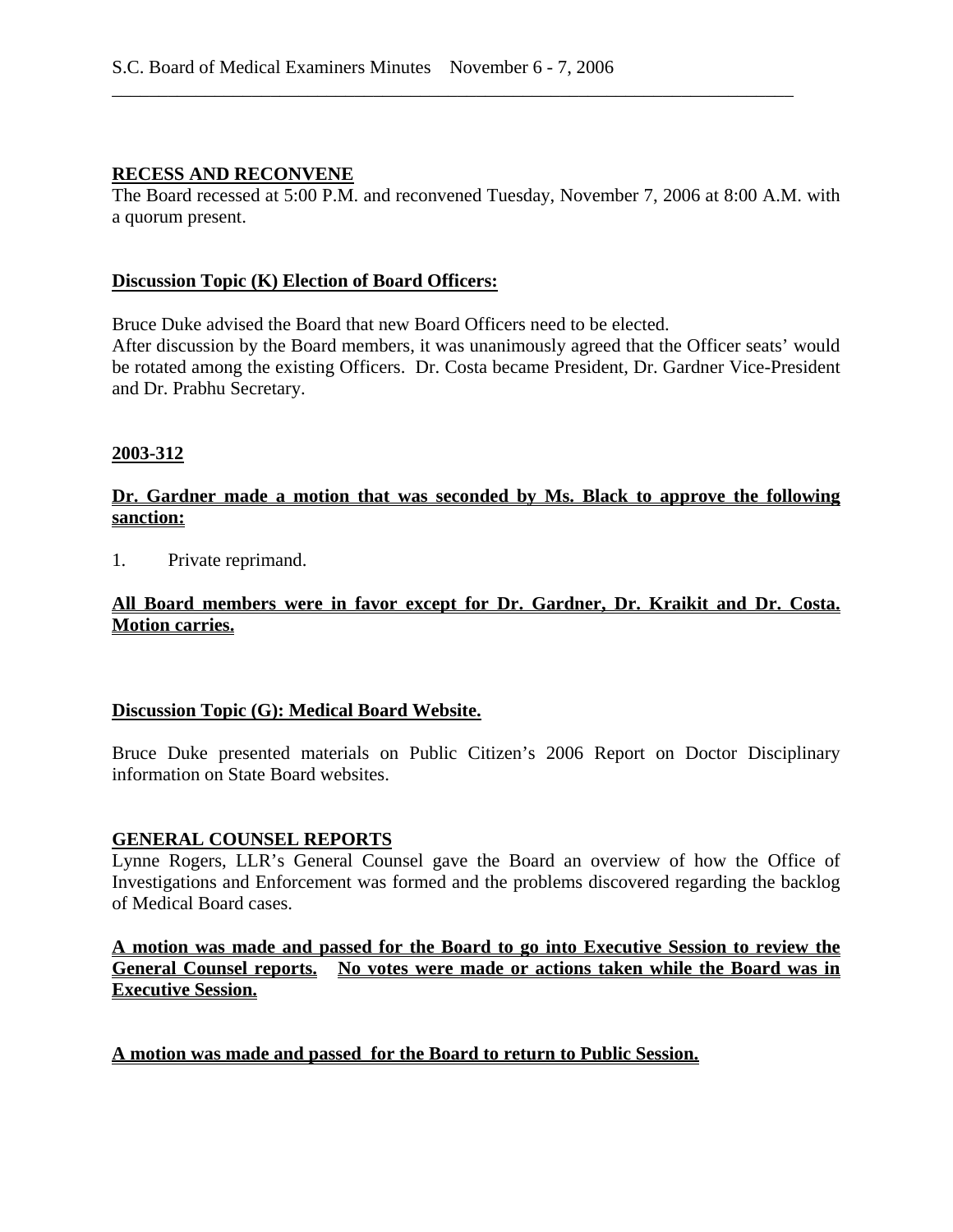#### **DISMISSALS**

**Dr. Prabhu made a motion that was seconded by Dr. Costa and unanimously passed approving the following cases for dismissal pursuant to the recommendation of LLR's General Counsel that there is a lack of sufficient evidence to warrant a formal complaint:** 

\_\_\_\_\_\_\_\_\_\_\_\_\_\_\_\_\_\_\_\_\_\_\_\_\_\_\_\_\_\_\_\_\_\_\_\_\_\_\_\_\_\_\_\_\_\_\_\_\_\_\_\_\_\_\_\_\_\_\_\_\_\_\_\_\_\_\_\_\_\_\_\_\_

| 2006-135 | 2006-210 | 2006-58  | 2004-100 | 2004-140 | 2005-182 |
|----------|----------|----------|----------|----------|----------|
| 2005-288 | 2006-183 | 2006-330 | 2006-367 | 2006-6   | 2006-94  |
| 2001-262 | 2005-333 | 2004-120 | 2005-156 | 2005-322 | 2006-211 |
| 2006-291 | 2006-57  | 2004-42  | 2004-43  | 2004-44  | 2005-201 |
| 2005-211 | 2005-239 | 2005-303 | 2006-168 | 2004-260 | 2004-372 |
| 2005-7   | 2005-71  | 2006-110 | 2006-319 | 2004-25  | 2005-126 |
| 2005-139 | 2005-184 | 2005-221 | 2005-229 | 2005-241 | 2006-376 |
| 2004-112 | 2004-251 | 2004-263 | 2005-3   | 2005-160 | 2005-161 |
| 2005-162 | 2006-151 | 2006-216 | 2006-220 | 2006-273 | 206-274  |
| 2006-301 | 2006-312 | 2006-73  | 2002-243 | 2006-299 | 2006-339 |
|          |          |          |          |          |          |

### **LETTERS OF CAUTION**

**Dr. Gardner made a motion that was seconded by Dr. Hubbard and unanimously passed to issue a Letter of Caution in the following cases:** 

| 2006-16  | 2006-185 | 2006-257 | 2006-118 | 2004-384 | 2005-304 |
|----------|----------|----------|----------|----------|----------|
| 2006-391 | 2003-203 | 2005-272 | 2004-88  | 2006-321 |          |

#### **FORMAL COMPLAINTS**

**Dr. Costa made a motion that was seconded by Dr. Gardner and unanimously passed to authorize the issuance of a Formal Complaint pursuant to the recommendation of LLR's General Counsel that there is sufficient evidence to warrant formal proceeding in the following cases:**

| 2003-29  | 2006-193 | 2006-311 | 2006-316 | 2005-203 | 2005-207 |
|----------|----------|----------|----------|----------|----------|
| 2005-342 | 2004-205 | 2005-38  | 2006-313 | 2005-69  | 2005-110 |
| 2006-239 | 2006-322 | 2006-325 | 2006-332 | 2006-363 | 2002-245 |
| 2006-150 | 2006-373 | 2005-118 |          |          |          |

#### **CASES ON APPEAL**

In Executive Session, the Board reviewed the cases that are now on appeal and received specific briefings from Mrs. Rogers.

### **COMPLIANCE REPORT**

The Board received as information a list of monitoring cases that have been determined as being non-compliant. The Office of General Counsel is currently working on these cases to bring them up-to-date.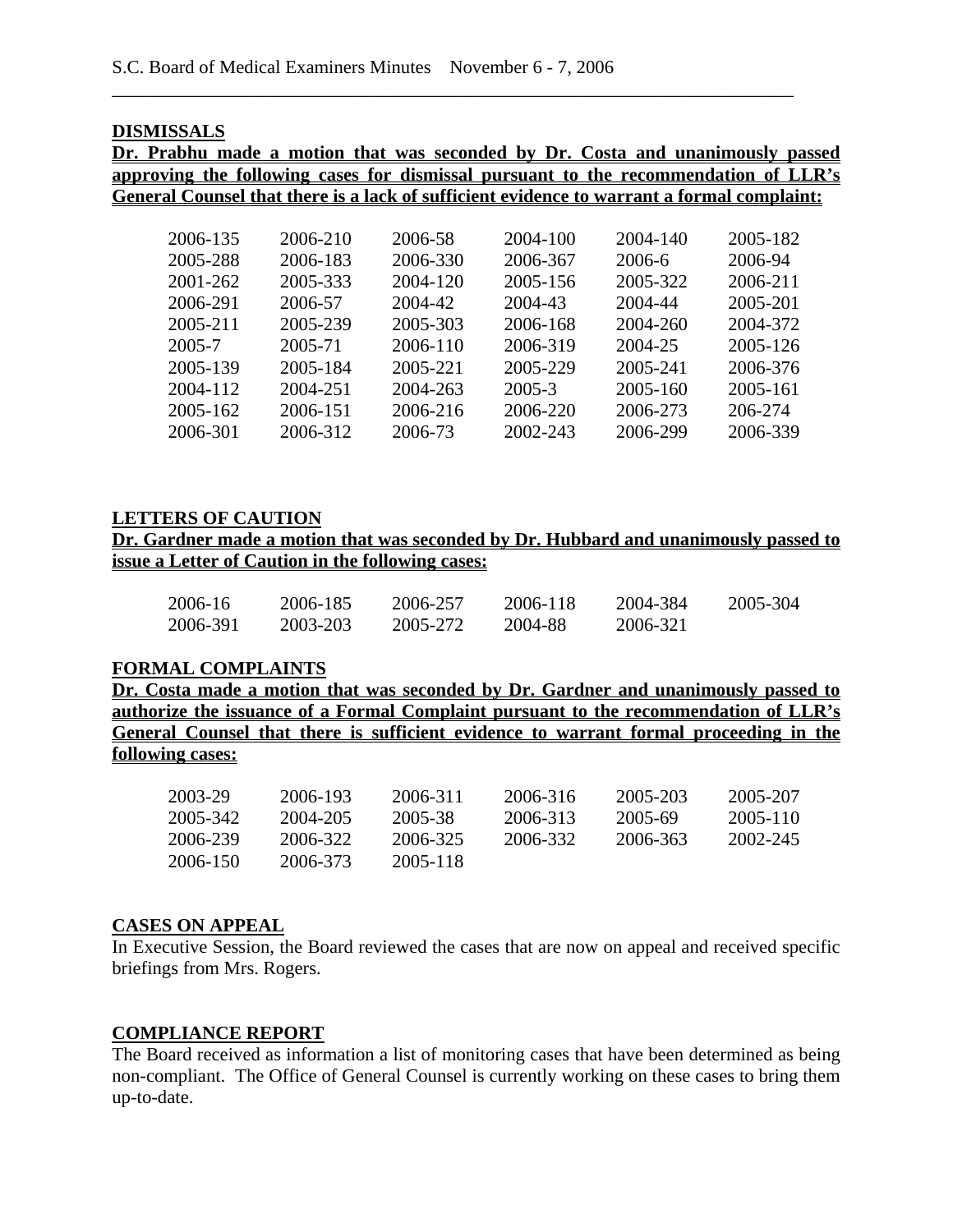## **LICENSEES BEING MONITORED**

The Board received as information a list of all the licensees currently being monitored by the Board.

\_\_\_\_\_\_\_\_\_\_\_\_\_\_\_\_\_\_\_\_\_\_\_\_\_\_\_\_\_\_\_\_\_\_\_\_\_\_\_\_\_\_\_\_\_\_\_\_\_\_\_\_\_\_\_\_\_\_\_\_\_\_\_\_\_\_\_\_\_\_\_\_\_

# S**TATISTICAL REPORTS ON COMPLAINTS**

The Board received as information the following statistical reports:

### **MEDICAL BOARD COMPLAINTS RECEIVED 1/1/05 – 12/31/05**

| Alleged Issue                                    | Total          | Qtr 1          | Qtr 2          | Qtr <sub>3</sub> | Qtr 4          |
|--------------------------------------------------|----------------|----------------|----------------|------------------|----------------|
| Alcohol and Other Substance Abuse                | 3              | $\overline{2}$ |                |                  |                |
| Allowing Unlicensed Person to Practice           | $\overline{4}$ | $\overline{2}$ | 1              | 1                |                |
| Disclosure of Patient Information                | 5              |                | 1              | $\overline{2}$   | $\overline{2}$ |
| Drug Violation                                   | 10             | $\overline{2}$ | $\overline{4}$ | $\overline{2}$   | $\overline{2}$ |
| <b>Failure to Maintain/Provide Records</b>       | 13             | 1              | 5              | 5                | $\overline{2}$ |
| Insurance Fraud (Non-Govt or Private Insurance)  | $\overline{2}$ |                |                | $\overline{2}$   |                |
| License Action by Fed State Local Licensing Auth | $\overline{2}$ |                |                |                  | $\overline{2}$ |
| <b>Loss of Hospital Privileges</b>               | $\mathbf{1}$   |                |                | $\mathbf{1}$     |                |
| <b>Medication Errors</b>                         | 1              |                |                | 1                |                |
| <b>Mental Disorder</b>                           | 1              |                | $\mathbf{1}$   |                  |                |
| Mental Incompetence                              |                |                |                | $\mathbf{1}$     |                |
| No Jurisdiction                                  | $\overline{2}$ |                | $\mathbf{1}$   |                  | 1              |
| Patient Neglect/Abandonment                      | 11             | 3              | 1              | 5                | $\overline{2}$ |
| <b>Prescribing Matters</b>                       | 8              | 3              | $\overline{4}$ | $\mathbf{1}$     |                |
| Sanctioned by Other Board                        | 5              | $\mathbf{1}$   |                | $\overline{2}$   | $\overline{2}$ |
| <b>Sexual Misconduct</b>                         | 5              |                | 1              | $\overline{2}$   | $\overline{2}$ |
| <b>Sub-Standard Patient Care</b>                 | 124            | 38             | 23             | 28               | 35             |
| <b>Unlicensed Practice</b>                       | 13             | $\overline{4}$ | 5              | 3                | 1              |
| <b>Unprofessional Conduct</b>                    | 88             | 39             | 19             | 19               | 11             |
| Violation of Final Order/Agreement               | $\overline{2}$ |                |                | 1                | 1              |
| <b>TOTALS</b>                                    | 301            | 95             | 67             | 76               | 63             |
|                                                  |                |                |                |                  |                |
| Cases Pending as of 12/31/05                     | 451            |                |                |                  |                |

## **MEDICAL BOARD COMPLAINTS CLOSED 1/1/05 – 12/31/05**

| Resolution                               | Total | Otr 1 | Otr 2 | Otr <sub>3</sub> | Otr 4 |
|------------------------------------------|-------|-------|-------|------------------|-------|
| <b>Administrative Dismissal</b>          | 27    |       |       | 10               | h     |
| Cease and Desist                         |       |       |       |                  |       |
| Complaint Dismissed with No Action Taken |       |       |       |                  |       |
| <b>Consent Agreement/Private</b>         |       |       |       |                  |       |
| <b>Consent Agreement/Public</b>          |       |       |       |                  |       |
| Dismissed (Licensee)                     | 164   | 45    | 35    | 47               | 37    |
| Dismissed (Unlicensed)                   |       |       |       |                  |       |
| <b>Final Order</b>                       |       |       |       |                  |       |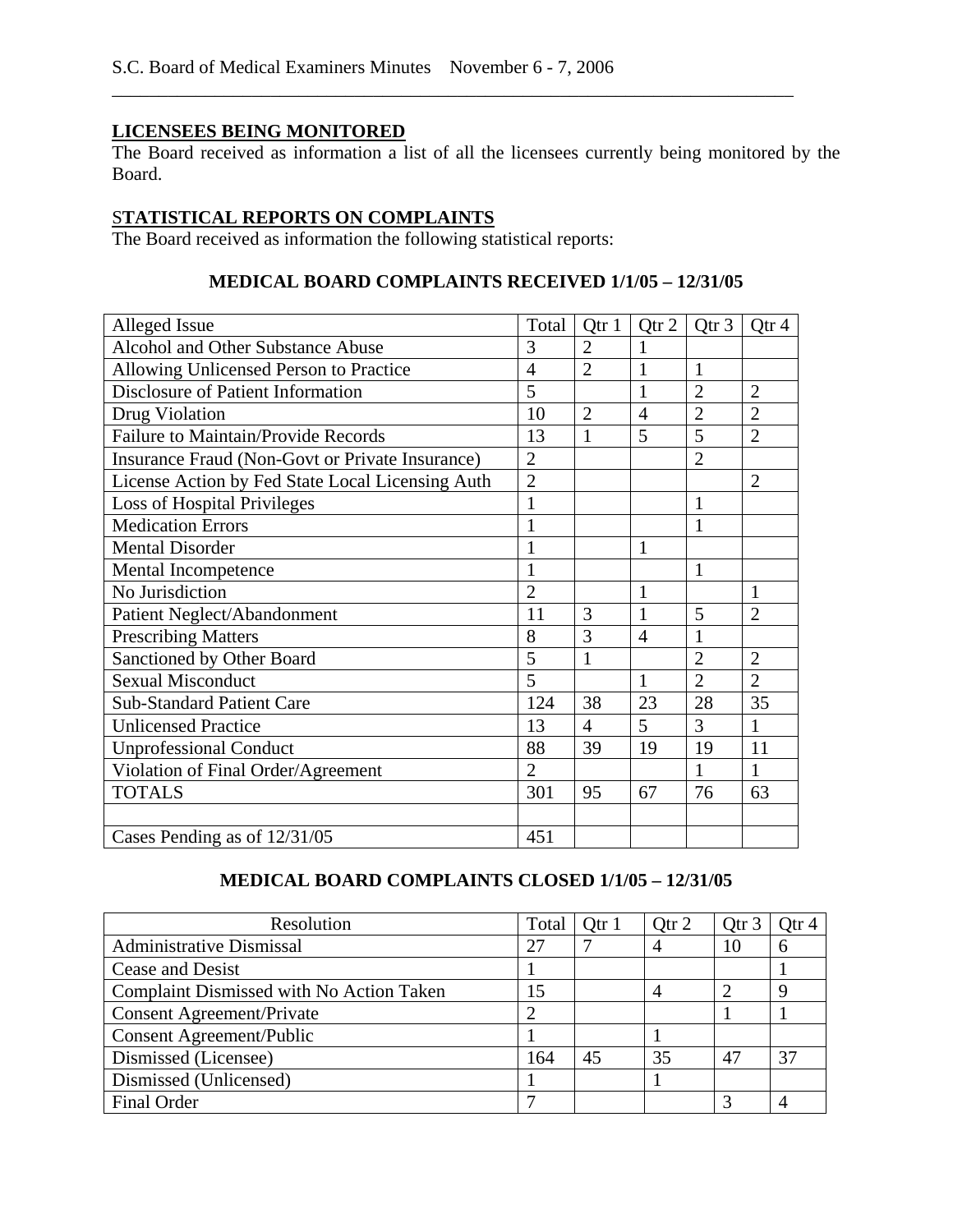# S.C. Board of Medical Examiners Minutes November 6 - 7, 2006

| Letter of Caution         | IJ              |    |    |   |
|---------------------------|-----------------|----|----|---|
| No Issue Found            |                 |    |    |   |
| No Jurisdiction           |                 |    |    |   |
| Private Reprimand         |                 |    |    |   |
| <b>Public Reprimand</b>   |                 |    |    |   |
| <b>Stay of Suspension</b> |                 |    |    |   |
| <b>TOTALS</b>             | 24 <sup>3</sup> | 55 | 49 | − |

# **FORMAL COMPLAINTS AUTHORIZED 1/1/06 – 9/30/06**

| Alleged Issue                            | Number         |
|------------------------------------------|----------------|
| Alcohol and Other Substance Abuse        | 4              |
| <b>Disclosure Violation</b>              |                |
| Drug Violation                           | 3              |
| <b>Prescribing Matters</b>               | 8              |
| Sanctioned by Other Board                | 7              |
| <b>Sub-Standard Patient Care</b>         | 15             |
| <b>Unlicensed Practice</b>               |                |
| <b>Unprofessional Conduct</b>            | 8              |
| Violation of Final Order/Agreement       | 4              |
| <b>Sexual Misconduct/Boundary Issues</b> | $\overline{2}$ |
| <b>TOTALS</b>                            | 53             |
|                                          |                |

| MEDICAL BOARD PANEL HEARINGS HELD 1/1/06 - 9/30/06 |        |  |  |  |
|----------------------------------------------------|--------|--|--|--|
| Alleged Issue                                      | Number |  |  |  |
| Alcohol and Other Substance Abuse                  |        |  |  |  |
| <b>Criminal Conviction</b>                         |        |  |  |  |
| <b>Insurance Fraud</b>                             |        |  |  |  |
| <b>Loss of Hospital Privileges</b>                 |        |  |  |  |
| <b>Prescribing Matters</b>                         |        |  |  |  |
| <b>Substandard Patient Care</b>                    | 2      |  |  |  |
| <b>Unprofessional Conduct</b>                      |        |  |  |  |
| <b>TOTALS</b>                                      | 9      |  |  |  |

| TEMPORARY SUSPENSION/EVALUATION ORDERS ISSUED 1/1/06 - 9/30/06 |            |                         |  |  |  |  |
|----------------------------------------------------------------|------------|-------------------------|--|--|--|--|
| Alleged Issue                                                  | Temporary  | <b>Evaluation Order</b> |  |  |  |  |
|                                                                | Suspension |                         |  |  |  |  |
| Alcohol or Substance Abuse                                     | 4          |                         |  |  |  |  |
| <b>Criminal Conviction</b>                                     |            |                         |  |  |  |  |
| Patient Neglect/Abandonment                                    |            |                         |  |  |  |  |
| <b>Prescribing Matters</b>                                     |            |                         |  |  |  |  |
| <b>Sexual Misconduct/Boundary Issues</b>                       |            |                         |  |  |  |  |
| <b>Unprofessional Conduct</b>                                  |            |                         |  |  |  |  |
| Violation of Final Order/Agreement                             | 10         |                         |  |  |  |  |
| <b>TOTALS</b>                                                  |            |                         |  |  |  |  |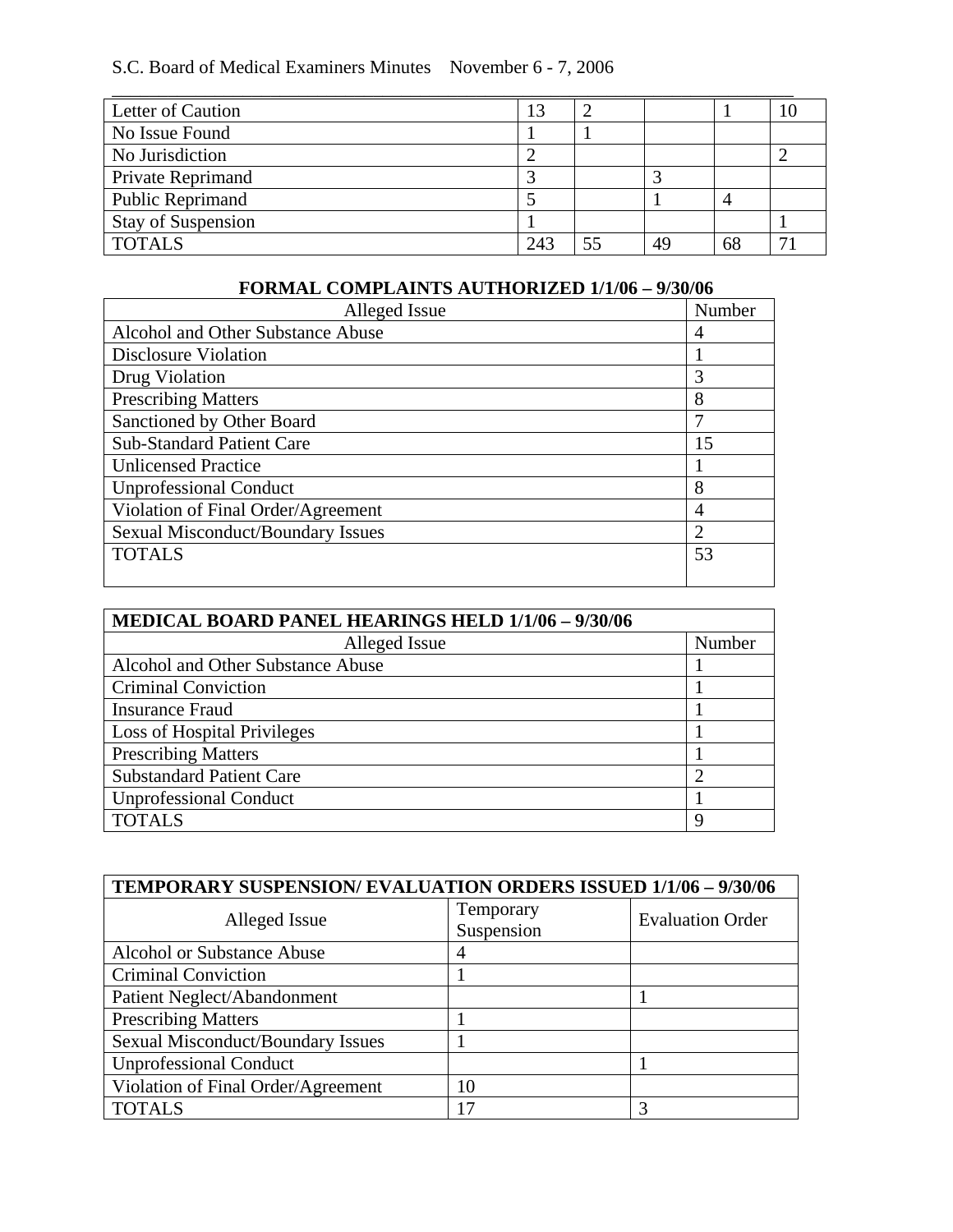| <b>REQUESTS TO WITHOLD IDENTITY OF COMPLAINANTS 1/1/06 - 6/30/06</b> |  |                                              |  |  |  |  |
|----------------------------------------------------------------------|--|----------------------------------------------|--|--|--|--|
| Alleged Issue                                                        |  | Withhold Identity   Do Not Withhold Identity |  |  |  |  |
| <b>Improper Supervision</b>                                          |  |                                              |  |  |  |  |
| <b>Substandard Patient Care</b>                                      |  |                                              |  |  |  |  |
| <b>Unprofessional Conduct</b>                                        |  |                                              |  |  |  |  |
| Totals                                                               |  |                                              |  |  |  |  |

\_\_\_\_\_\_\_\_\_\_\_\_\_\_\_\_\_\_\_\_\_\_\_\_\_\_\_\_\_\_\_\_\_\_\_\_\_\_\_\_\_\_\_\_\_\_\_\_\_\_\_\_\_\_\_\_\_\_\_\_\_\_\_\_\_\_\_\_\_\_\_\_\_

| <b>MEDICAL BOARD COMPLAINTS RECEIVED</b><br>$1/1/06 - 9/30/06$ |                |                |                |                |
|----------------------------------------------------------------|----------------|----------------|----------------|----------------|
| Alleged Issue                                                  |                | Qtr 1          | Qtr 2          | Qtr 3          |
| Allowing Unlicensed Person to Practice                         |                | $\overline{2}$ | 3              | 1              |
| <b>Criminal Conviction</b>                                     | $\overline{2}$ | $\overline{2}$ |                |                |
| <b>Criminal Conviction Not Classified</b>                      |                |                |                | $\mathbf{1}$   |
| Disclosure of Patient Information                              |                | 4              | 3              |                |
| Discriminatory Misleading False Deceptive Advertise            | $\mathbf{1}$   |                | 1              |                |
| Drug Violation                                                 | 14             | 7              | 4              | 3              |
| Failure to Maintain/Provide Records                            | 12             | 5              | $\overline{4}$ | 3              |
| Insurance Fraud (Medicaid or Other Fed Gov Prog)               | $\mathbf{1}$   |                |                | $\mathbf{1}$   |
| Insurance Fraud (Non-Govt or Private Insurance)                | 3              | 1              | $\overline{2}$ |                |
| License Action by Fed State Local Licensing Auth               | $\mathbf{1}$   |                | 1              |                |
| Loss of Hospital Privileges                                    | $\overline{2}$ | 1              | 1              |                |
| No Issue Found                                                 | 6              | $\overline{2}$ | 4              |                |
| Other (Not Classified)                                         | 1              | 1              |                |                |
| Patient Neglect/Abandonment                                    | 28             | 9              | 8              | 11             |
| <b>Prescribing Matters</b>                                     | 8              | 1              | 7              |                |
| Prescription Fraud                                             | $\overline{2}$ |                | $\overline{2}$ |                |
| Sanctioned by Other Board                                      | 5              | $\mathbf{1}$   | $\overline{3}$ | $\mathbf{1}$   |
| <b>Sexual Misconduct</b>                                       | 6              | 3              | $\mathbf{1}$   | $\overline{2}$ |
| <b>Sub-Standard Patient Care</b>                               | 138            | 49             | 38             | 51             |
| <b>Unlicensed Practice</b>                                     | $\overline{2}$ | $\overline{2}$ | 3              | $\mathbf{1}$   |
| <b>Unprofessional Conduct</b>                                  | 49             | 15             | 13             | 21             |
| Violation of Final Order/Agreement                             | 10             | 5              | $\overline{2}$ | 3              |
| <b>TOTALS</b>                                                  | 310            | 110            | 100            | 100            |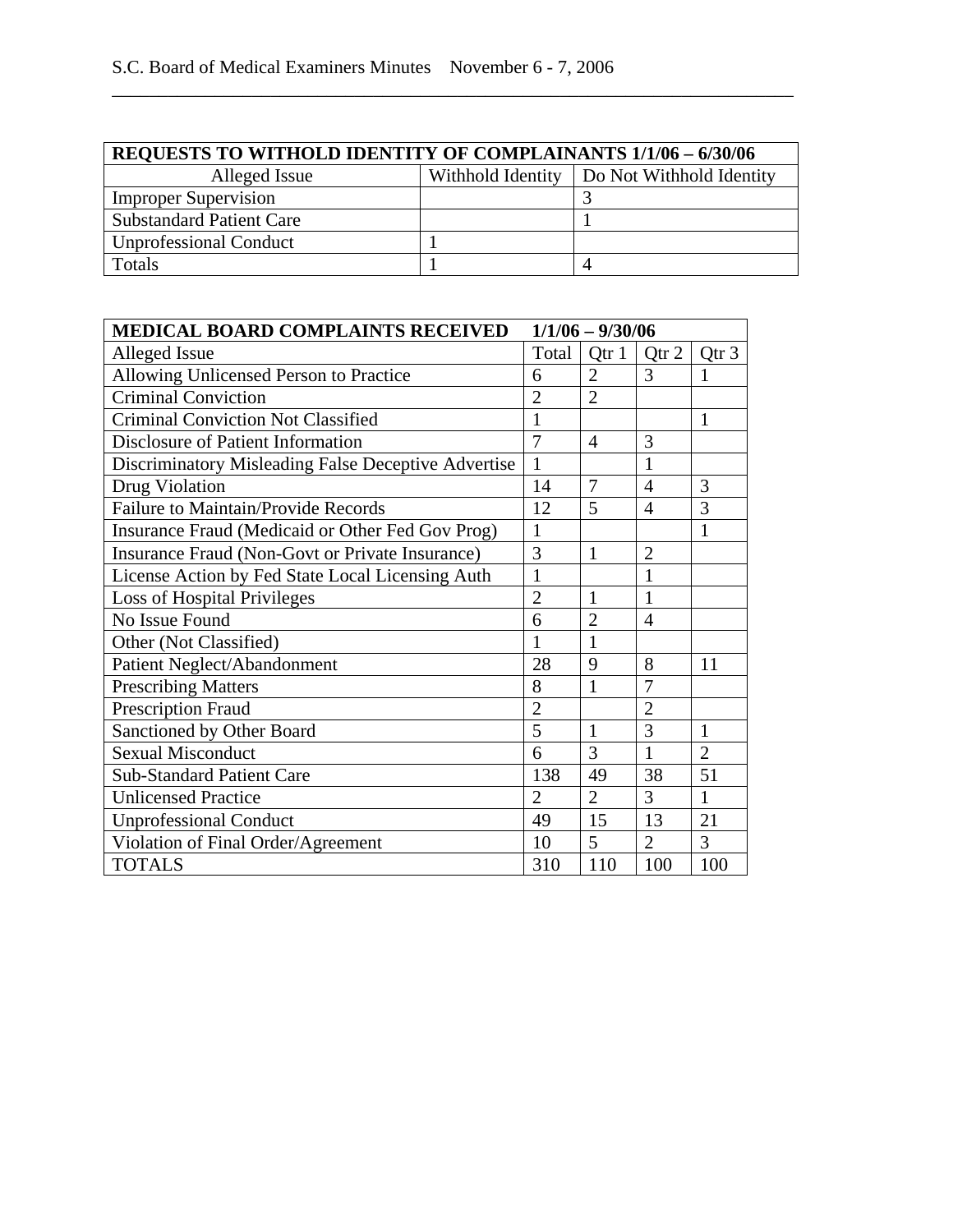\_\_\_\_\_\_\_\_\_\_\_\_\_\_\_\_\_\_\_\_\_\_\_\_\_\_\_\_\_\_\_\_\_\_\_\_\_\_\_\_\_\_\_\_\_\_\_\_\_\_\_\_\_\_\_\_\_\_\_\_\_\_\_\_\_\_\_\_\_\_\_\_\_

| MEDICAL BOARD COMPLAINTS CLOSED          |                |                         |                |                |  |  |
|------------------------------------------|----------------|-------------------------|----------------|----------------|--|--|
| $1/1/06 - 9/30/06$                       |                |                         |                |                |  |  |
| Resolution                               | Total          | Otr 1                   | Qtr 2          | Qtr 3          |  |  |
| <b>Administrative Dismissal</b>          | 11             |                         |                | 10             |  |  |
| Complaint Dismissed with No Action Taken |                |                         |                |                |  |  |
|                                          | 6              | 2                       | 4              |                |  |  |
| <b>Consent Agreement/Private</b>         | 4              |                         | 3              | 1              |  |  |
| <b>Consent Agreement/Public</b>          | 16             |                         | 9              | 7              |  |  |
| Dismissed (Licensee)                     | 146            | 44                      | 53             | 49             |  |  |
| Dismissed (Unlicensed)                   | 1              | 1                       |                |                |  |  |
| <b>Final Order</b>                       | 23             | $\overline{\mathbf{5}}$ |                | 18             |  |  |
| Letter of Caution                        | 10             | 4                       | 3              | 3              |  |  |
| No Issue Found                           | 9              |                         | 9              |                |  |  |
| Private Reprimand                        | $\overline{2}$ | $\overline{2}$          |                |                |  |  |
| Public Reprimand                         | 14             | 12                      |                | $\overline{2}$ |  |  |
| Relinquish License                       | 4              | $\overline{2}$          |                | 5              |  |  |
| Revocation                               | 4              | 1                       | $\overline{2}$ | 1              |  |  |
| Suspension                               | $\overline{2}$ | $\overline{2}$          |                |                |  |  |
| TOTALS*                                  | 256            | 77                      | 83             | 96             |  |  |

\*These numbers do not reflect cases closed on previous computer system

### **A motion was made and passed for the Board to return to Public Session.**

### **2002-293**

### **Licensure reinstated and have Practice site approved.**

### **Dr. Gardner made a motion that was seconded by Dr. Costa and unanimously passed to approve the following sanction:**

- 1. Respondent is limited to the North Hills Pelham office site pending designation of a specific physician, Board certified in Family Practice or Internal Medicine.
- 2. Dr. Desai will perform oversight for Respondent. Dr. Desai will monitor 20% of Respondents charts every day and quarterly reports will be forwarded to the Board by designee physician and Dr. Desai.
- 3. Respondent will not prescribe controlled substances and will be limited to 40 hours of work for the first six months.
- 4. Respondent will continue RPP requirements already placed upon him.

### **Motion carries.**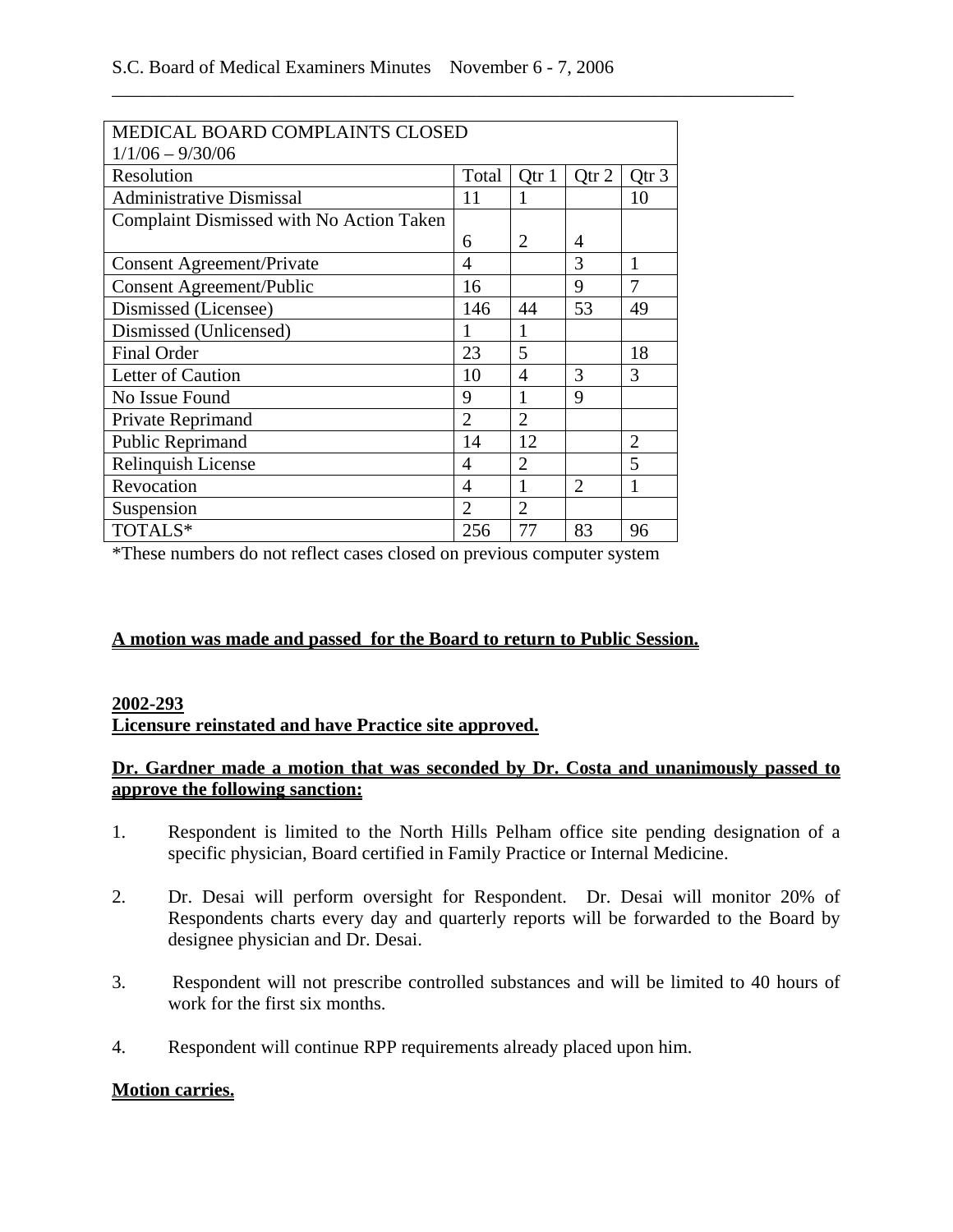#### **2006-218**

## **Dr. Gardner made a motion that was seconded by Dr. deHoll and unanimously passed to approve the following sanction:**

\_\_\_\_\_\_\_\_\_\_\_\_\_\_\_\_\_\_\_\_\_\_\_\_\_\_\_\_\_\_\_\_\_\_\_\_\_\_\_\_\_\_\_\_\_\_\_\_\_\_\_\_\_\_\_\_\_\_\_\_\_\_\_\_\_\_\_\_\_\_\_\_\_

1. Dismissal with letter of Concern.

### **Motion carries.**

# **James L. Floyd, Jr., M.D., of Myrtle Beach, South Carolina Licensure reinstated and have Practice site approved.**

### **Dr. Gardner made a motion that was seconded by Dr. Costa and unanimously passed to approve the following sanction:**

- 1. Respondent license is reinstated with suspension stayed.
- 2. Respondent must continue RPP indefinitely.
- 3. Respondent must submit letter from Dr. John Jordan, M.D., expressing his willingness to accept responsibility for supervising Respondent's medical practice at Dunes Urgent Medical Care.
- 4. Dr. Jordan will submit quarterly reports to the Board based on 20% chart review of daily visits.
- 4. Respondent will be limited to 40 hours per week, eight to ten hours a day and any changes in practice site must be approved by the Board.

### **Motion carries.**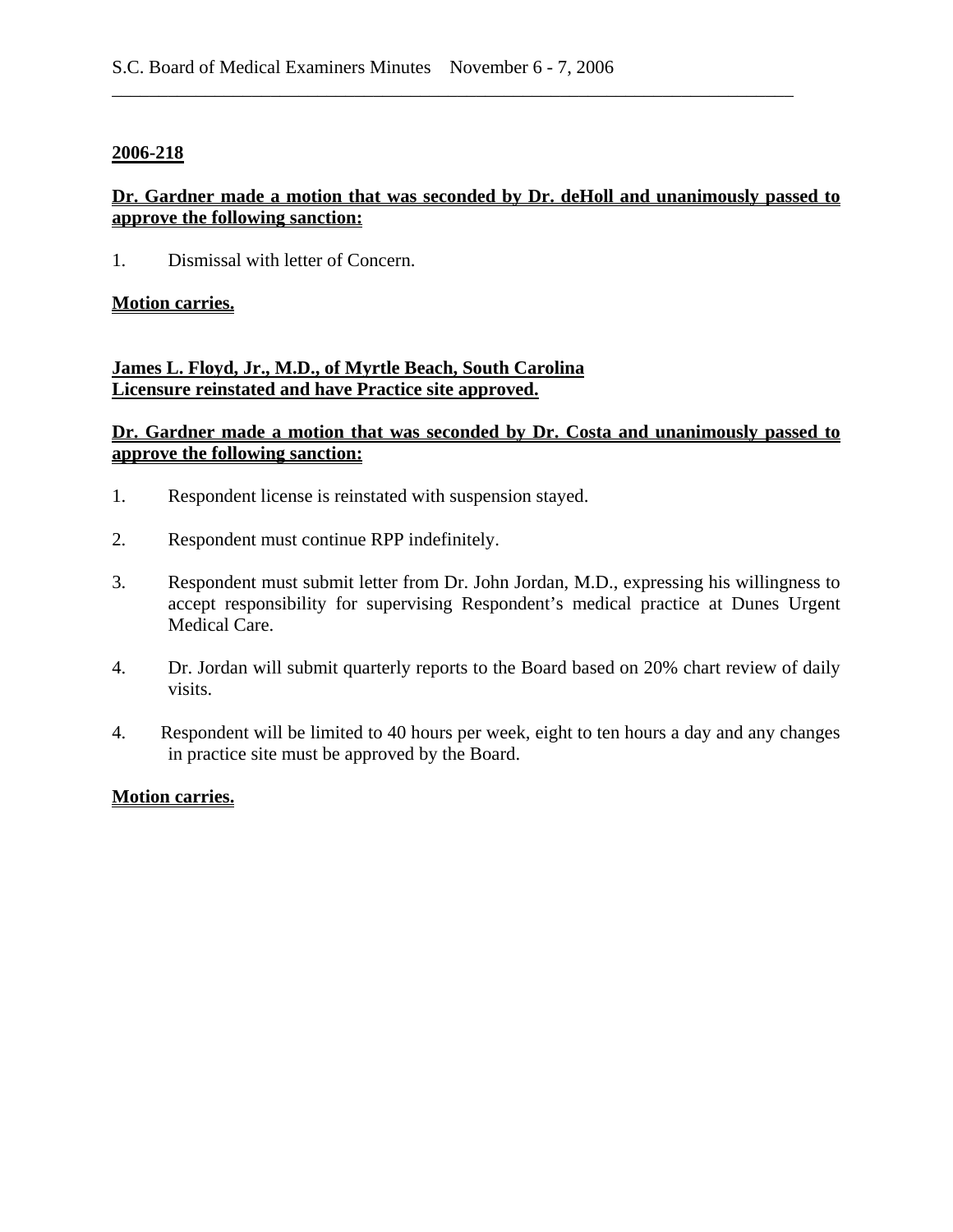## **DISCUSSION TOPICS.**

During the two days of the regular meeting, the following discussion topics were reviewed: **(A)** Committee Reports

\_\_\_\_\_\_\_\_\_\_\_\_\_\_\_\_\_\_\_\_\_\_\_\_\_\_\_\_\_\_\_\_\_\_\_\_\_\_\_\_\_\_\_\_\_\_\_\_\_\_\_\_\_\_\_\_\_\_\_\_\_\_\_\_\_\_\_\_\_\_\_\_\_

- 1. Legislative Impact Committee *Costa, Gardner, Prabhu, Black*
- 2. Medical Practice Advisory Committee (meeting only when needed) *Prabhu, Kraikit, Gardner, Black, Tice*
- 3. Recovering Professional Program Advisory Committee *Prabhu*
- 4. Office Based Surgery Ad Hoc Committee *Costa, Prabhu,*
- 5. Editorial Committee *Costa, Prabhu, Gardner*
- 6. Executive Committee *Costa, Prabhu, Gardner, Rick Wilson, Bruce Duke*
- 7. Maxillofacial & Oral Surgery Ad Hoc Committee  *Prabhu, Costa, Gardner*
- 8. Professional Licensure & Responsibility Education Committee *Kraikit, Hildebrand, Prabhu, Rick Wilson, Andrew Savage, Esquire*
- 9. Medical Practice Act (MPA) Revision Committee- *All Board members*
- 10. Physician Delegation of Permanent Cosmetic Application Ad hoc Committee *Costa*
- 11. Athletic Trainers Committee *Gardner*
- 12. Continuing Medical Education Committee *Hubbard, Kraikit*
- 13. Surgical Technologists/First Assistant Legislative Committee *Gardner (chair), Prabhu, Reba Revan, Maggie Harvey*
- **(B)** Report from Administrator *Bruce Duke*

**(C)** "Yes" answers not appearing before the Board (no discussion necessary; list preapproved by the President)

*(D)* Request to extend forty-five mile limit for nurse practitioners employed by DHEC.

**(E)** Request to extend forty-five mile limit for Joe Turner ANP, employed by Dept. of Urology at MUSC.

**(F)** Request for Physician Assistant Advisory Committee regarding interviews of Physician Assistants and their Supervising Physician.

- **(G)** Report from Public Citizen on SC Medical Board web site.
- **(H)** Expert witness discussion *Bruce Duke and Rick Wilson*
- **(I)** Medical Malpractice Act housekeeping discussion *Bruce Duke and Rick Wilson*
- (J) Discussion of appointment of individuals to review PA's scope of practice guidelines.  *Bruce Duke and Rick Wilson*
- **(K)** Election of Board Officers *Bruce Duke*